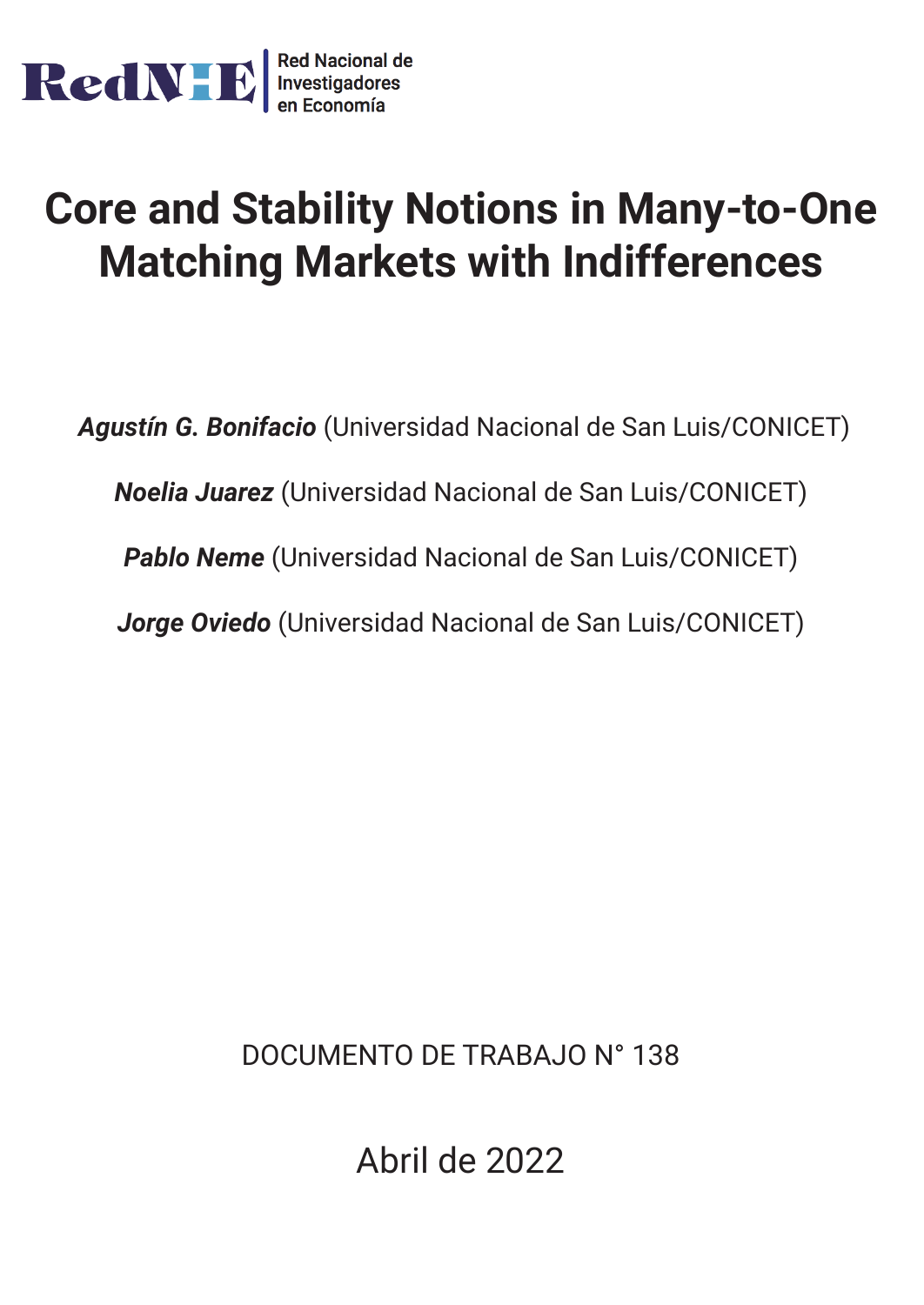Los documentos de trabajo de la RedNIE se difunden con el propósito de generar comentarios y debate, no habiendo estado sujetos a revisión de pares. Las opiniones expresadas en este trabajo son de los autores y no necesariamente representan las opiniones de la RedNIE o su Comisión **Directiva** 

The RedNIE working papers are disseminated for the purpose of generating comments and debate, and have not been subjected to peer review. The opinions expressed in this paper are exclusively those of the authors and do not necessarily represent the opinions of the RedNIE or its Board of Directors.

# Citar como:

Bonifacio, Agustín G., Noelia Juarez, Pablo Neme y Jorge Oviedo (2022). Core and Stability Notions in Many-to-One Matching Markets with Indifferences. *Documento de trabajo RedNIE N°138.*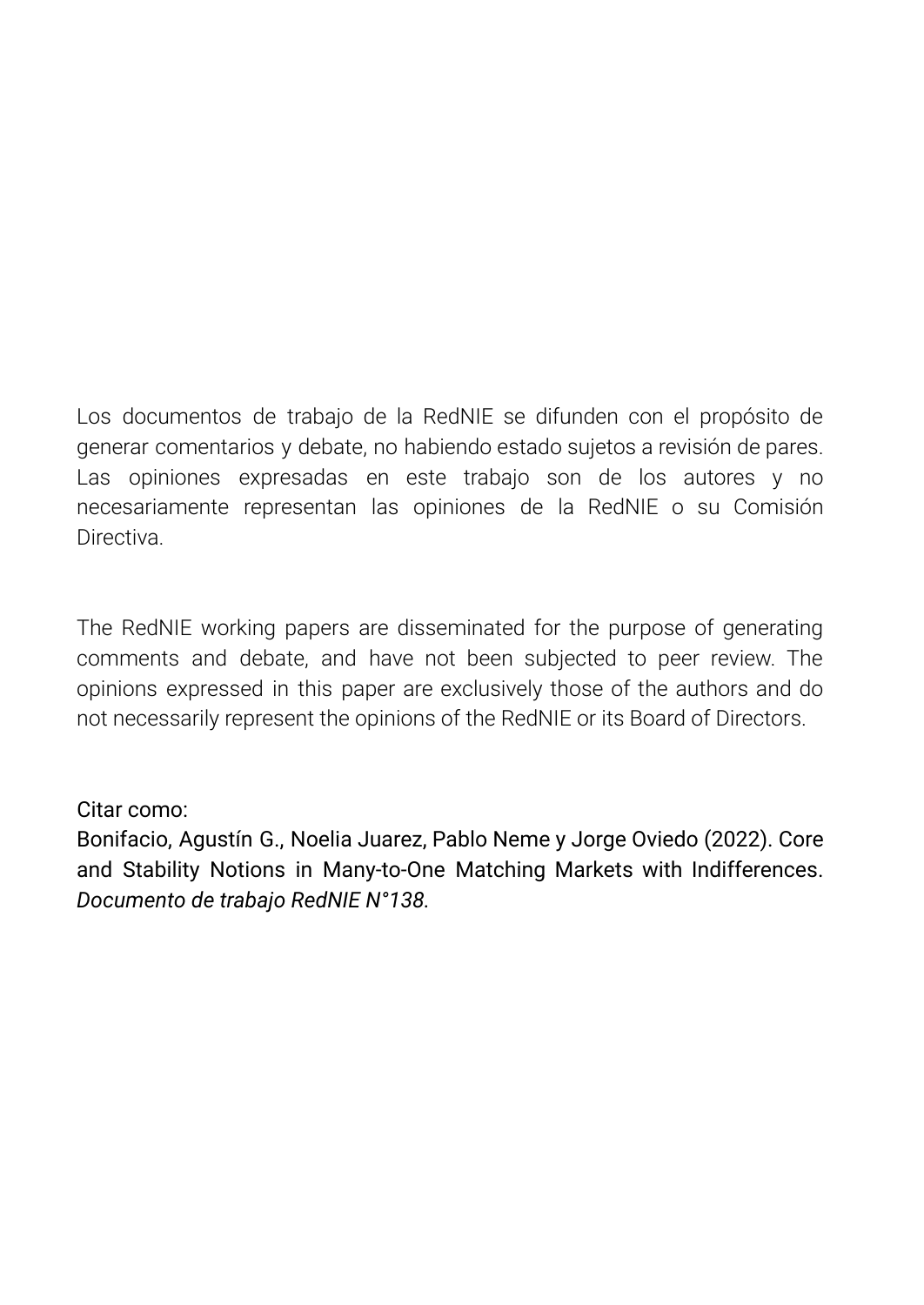# Core and stability notions in many-to-one matching markets with indifferences\*

Agustín G. Bonifacio† Noelia Juarez† Pablo Neme† Jorge Oviedo†

March 30, 2022

#### **Abstract**

In a many-to-one matching model with responsive preferences in which indifferences are allowed, we study three notions of core, three notions of stability, and their relationships. We show that (i) the core contains the stable set, (ii) the strong core coincides with the strongly stable set, and (iii) the super core coincides with the super stable set. We also show how the core and the strong core in markets with indifferences relate to the stable matchings of their associated tie-breaking strict markets.

*JEL classification:* C78; D47.

*Keywords:* Matching with indifferences; Stability; Strong Stability; Super Stability; Core; Strong Core; Super Core.

# **1 Introduction**

The core is one of the most important solution concepts in cooperative games. Two-sided matching models can be seen as particular cooperative games. In these models, a matching is "dominated" if there is a coalition of agents that prefer another matching in which each agent of the coalition is matched to agent(s) within the coalition; and a matching is in the "core" if it is undominated. However, in these two-sided games, the most studied solution concept is not the core but that of stability. Unlike models with strict preferences, where there is a unique concept of stability satisfied by pairs of agents, in models with indifferences

<sup>\*</sup>We acknowledge financial support from UNSL through grants 032016 and 030320, from Consejo Nacional de Investigaciones Científicas y Técnicas (CONICET) through grant PIP 112-200801-00655, and from Agencia Nacional de Promoción Científica y Tecnológica through grant PICT 2017-2355.

<sup>†</sup> Instituto de Matemática Aplicada San Luis, Universidad Nacional de San Luis and CONICET, San Luis, Argentina, and RedNIE. Emails: abonifacio@unsl.edu.ar (A. G. Bonifacio), nmjuarez@unsl.edu.ar (N. Juarez), paneme@unsl.edu.ar (P. Neme) and joviedo@unsl.edu.ar (J. Oviedo).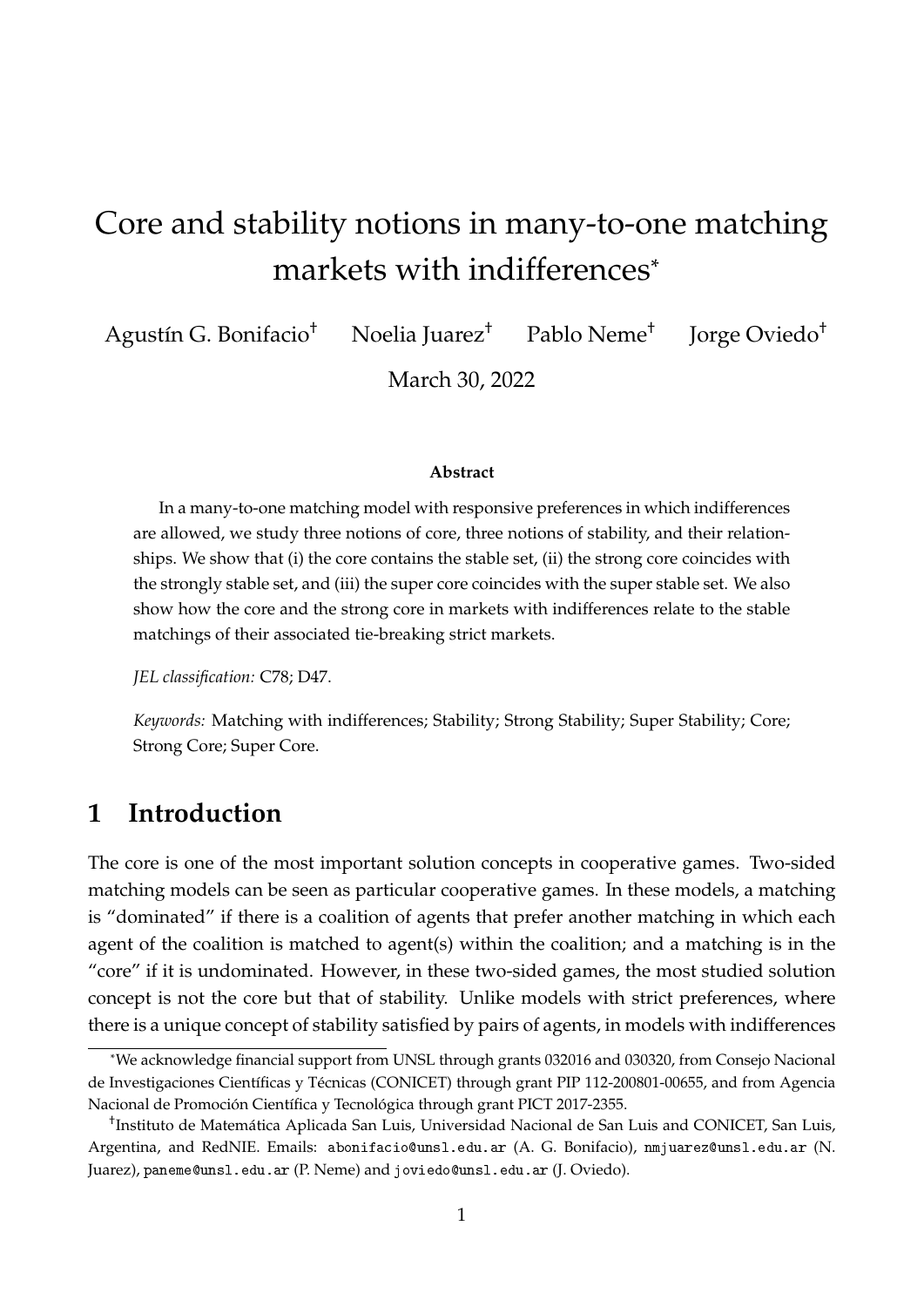there are several concepts of stability. [Irving](#page-17-0) [\(1994\)](#page-17-0) introduces the notions of strongly stable matching and super stable matching. A matching is "blocked" if it can be dominated via a coalition made of a single agent or a pair of agents (one from each side of the market); and a matching is "stable" if it is not blocked. Notice that in the definition of domination (and therefore in the definition of core) every coalition plays a potential role, whereas in the definition of blocking (and therefore in the definition of stability) only singletons and pairs of agents are involved. In a one-to-one matching model with strict preferences, nothing is lost by ignoring coalitions other than singletons and pairs: the core coincides with the set of stable matchings (see [Roth,](#page-17-1) [1985\)](#page-17-1). But in the more general many-to-one model, a matching can be in the core and not be stable. In our first theorem, we show that this is also the case when indifferences are allowed.

In a many-to-one matching market with responsive preferences and indifferences, we study two weaker versions of domination (with their corresponding stronger notions of core) and their associated weaker notions of blocking (with their corresponding stronger notions of stability) and investigate their relationships. A matching is "weakly dominated" if (i) there is a coalition of agents that are at least as well-off in another matching, (ii) one of them prefers this new matching, and (iii) agents of the coalition are matched within the coalition in this new matching; and a matching is in the "strong core" if it is not weakly dominated. A matching is "weakly blocked" if it can be weakly dominated via a coalition made of a single agent or a pair of agents (one from each side of the market); and a matching is "strongly stable" if it is not weakly blocked. An even weaker notion of domination called "super weak domination" can be defined by losing condition (ii) in the definition of weak domination. The associated definitions of "super core", "super weak blocking", and "super stable matching" are straightforward. In this paper, we show that (i) the strong core coincides with the set of strongly stable matchings, and (ii) the super core coincides with the set of super stable matchings.

[Gale and Shapley](#page-17-2) [\(1962\)](#page-17-2) show that at least one stable matching always exists, even when agents may have indifferences in their preferences. Usually, the procedure to compute a stable matching consist of breaking ties and then applying Gale and Shapley's deferred acceptance algorithm. How these indifferences may be ordered has both strategic and welfare consequences (see [Erdil and Ergin,](#page-16-0) [2017;](#page-16-0) Abdulkadiroğlu and Pathak, [2009\)](#page-16-1). On the other hand, strongly stable matchings and super stable matchings may not exist. In the one-to-one model, [Irving](#page-17-0) [\(1994\)](#page-17-0) presents algorithms for determining whether a strongly stable matching and/or a super stable matching exist. In each case, if such matching exists, the appropriate algorithm constructs one. [Manlove](#page-17-3) [\(2002\)](#page-17-3) shows that the set of strongly stable matchings forms a distributive lattice. [Ghosal et al.](#page-17-4) [\(2016\)](#page-17-4) present a polynomial-time algorithm for the generation of all strongly stable matchings. They also give an alternative prove that the set of strongly stable matching forms a distributive lattice. In the many-to-one model, [Irving et al.](#page-17-5) [\(2000\)](#page-17-5) present the first linear-time algorithm to compute super stable matchings when it ex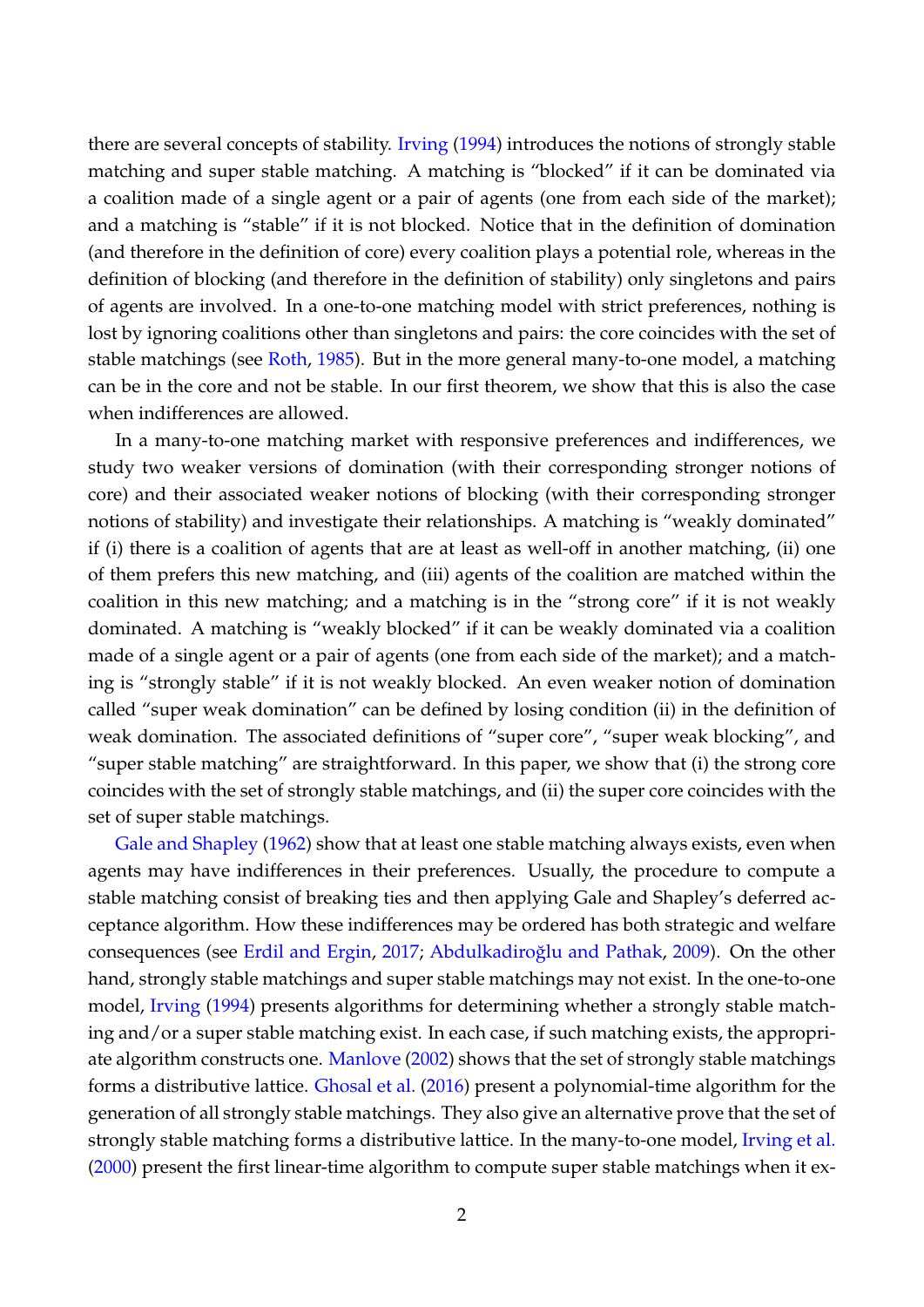ists. Linear programming approaches to the study of stable and strongly stable matchings in models with indifferences are also available (see [Kwanashie and Manlove,](#page-17-6) [2014;](#page-17-6) [Juarez](#page-17-7) [et al.,](#page-17-7) [2021;](#page-17-7) [Kunysz,](#page-17-8) [2018\)](#page-17-8). Besides these three notions of stability, there are other solution concepts for models with indifferences. [Sotomayor](#page-17-9) [\(2011\)](#page-17-9) proposes Pareto-stability as a solution concept for the one-to-one model with indifferences and the roommate model. A matching is Pareto-stable if it is stable and Pareto optimal. She shows that every strongly stable matching is a Pareto-stable matching and exhibits examples of markets in which there is a Pareto-stable matching that is not strongly stable and there is a stable matching that is not Pareto-stable.

The rest of the paper is organized as follows. Preliminaries are presented in Section [2,](#page-4-0) where also the three notions of stability and the three notions of core are introduced. Our results are shown in Section [3.](#page-8-0) After that, some conclusions are gathered in Section [4.](#page-16-2)

# <span id="page-4-0"></span>**2 Preliminaries**

Let *F* and *W* denote disjoint finite sets of *firms* and *workers*, respectively. Each firm  $f \in F$ has a *preference* relation  $R_f$  over  $2^W$  that is complete and transitive (i.e. a weak order). Each worker has a *preference* relation  $R_w$  that is a weak order over  $F \cup \{ \emptyset \}$ , where  $\emptyset$  represents the prospect of being unemployed. Let  $R = (R_a)_{a \in F \cup W}$  denote the *profile of preferences* of the agents. For each  $a \in F \cup W$ , let  $P_a$  and  $I_a$  denote the antisymmetric and symmetric part of *R<sub>a*</sub>, respectively. Throughout, we assume that there is no firm  $f \in F$  such that  $W'I_f\varnothing$  for some  $W' \subseteq W$  and there is no worker  $w \in W$  such that  $f I_w \varnothing$  for some  $f \in F$ . We call this the *no indifference to the empty set* assumption.<sup>[1](#page-4-1)</sup> For each  $f \in F$ , let  $q_f \geq 1$  denote the number of positions that firm *f* has (called *f*'s *quota*), and let  $q = (q_f)_{f \in F}$  be the *profile of quotas*. We assume that each firm gives its ranking of workers individually, and orders subsets of workers in a *responsive* manner. That is to say, adding "good" workers to a set leads to a better set, whereas adding "bad" workers to a set leads to a worse set. In addition, for any two subsets that differ in only one worker, the firm prefers the subset containing the most preferred worker. Formally,

<span id="page-4-3"></span>**Definition 1** *Given*  $q_f$ *, preference relation*  $R_f$  *over*  $2^W$  *is responsive if it satisfies the following conditions:*[2](#page-4-2)

*(i) for each*  $T \subseteq W$  *such that*  $|T| > q_f$ ,  $\emptyset P_f T$ .

<span id="page-4-2"></span><span id="page-4-1"></span><sup>&</sup>lt;sup>1</sup>This assumption is commonly used in the literature; see Erdil and Ergin (2008, 2017).

<sup>&</sup>lt;sup>2</sup>Notice that when  $w' = \oslash$ , by *no indifference to the empty set,* Conditions (i) and (ii) in Definition [1](#page-4-3) imply that for each *T*  $\subseteq$  *W* such that  $|T|$  <  $q_f$  and each  $w \in W \setminus T$ ,

*T* ∪  $\{w\}$ *R*<sup>*f*</sup> *T* if and only if  $wP_f$ ⊘.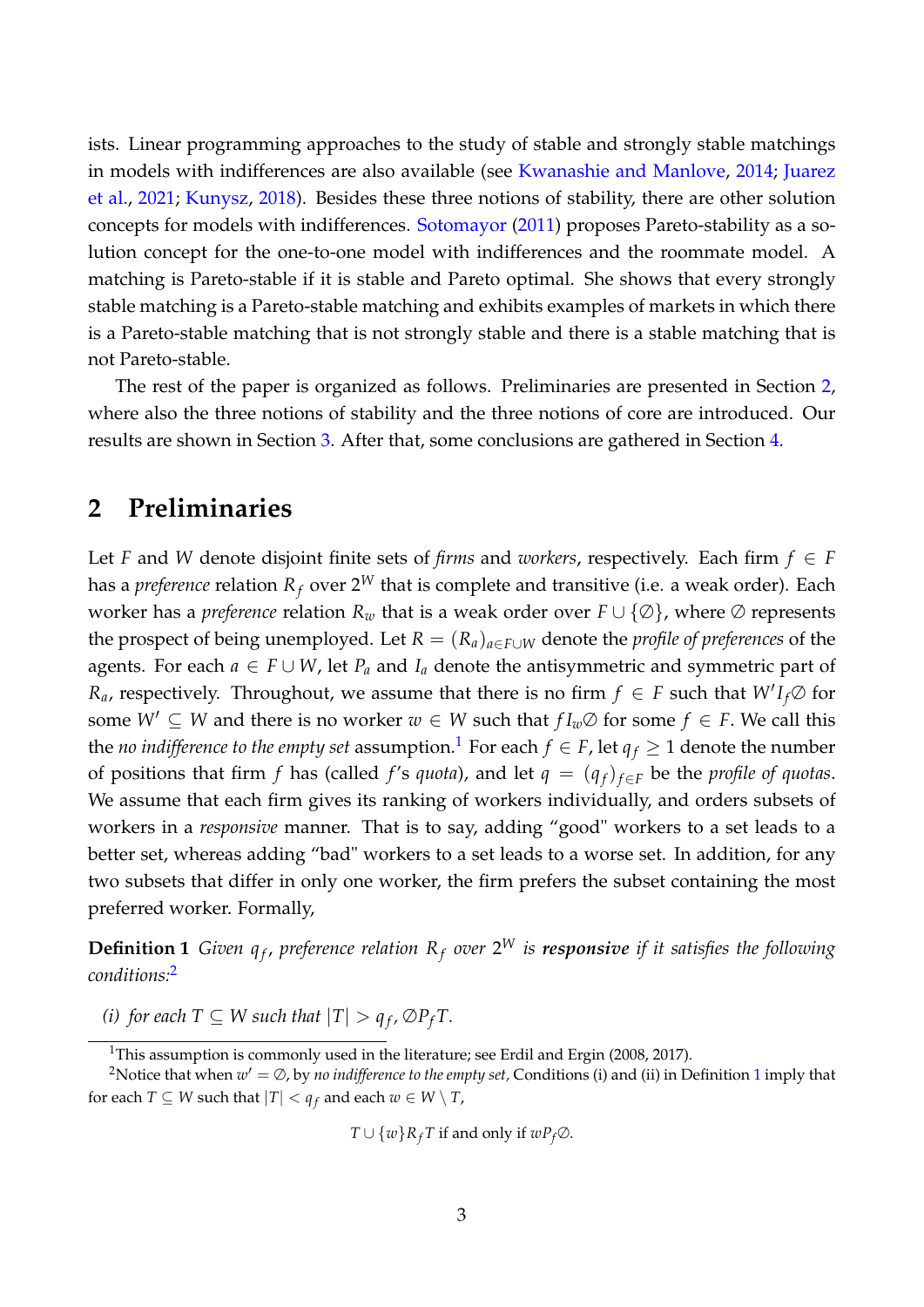*(ii) for each*  $T \subseteq W$  *such that*  $|T| \leq q_f$ *, each*  $w' \in T \cup \{ \emptyset \}$ *, and each*  $w \in W \setminus T$ *,* 

 $(T \setminus \{w'\}) \cup \{w\} R_f T$  if and only if  $wR_f w'.<sup>3</sup>$  $wR_f w'.<sup>3</sup>$  $wR_f w'.<sup>3</sup>$ 

A *many-to-one (matching) market* is denoted by  $(F, W, R, q)$ . When  $q_f = 1$  for each  $f \in F$ , the market will be called a *one-to-one* (matching) market. A matching  $\mu$  is a mapping from *F* ∪ *W* into  $2^{F \cup W}$  such that, for each  $w \in W$  and each  $f \in F$ :

- (i)  $\mu(w) \subseteq F$  and  $|\mu(w)| \leq 1$ ,
- (ii)  $\mu(f) \subseteq W$  and  $|\mu(f)| \leq q_f$ ,
- (iii)  $\mu(w) = \{f\}$  if and only if  $w \in \mu(f)$ .

Furthermore, the set of all matchings is denoted by  $M$ . Since workers are assigned to at most one firm, usually we will omit the curly brackets. For instance, instead of condition (iii) we will write: " $\mu(w) = f$  if and only if  $w \in \mu(f)$ ". Throughout the paper we identify the market (*F*, *W*, *R*, *q*) with its corresponding preference profile *R*.

#### **2.1 Stability, strong stability and super stability**

In matching models, stability is considered the main property to be satisfied by any matching. Unlike models with strict preferences, where there is a unique concept of stability satisfied by pairs of agents, in models with indifferences there are several concepts of stability. In the one-to-one model, a matching is stable if each agent is matched to an acceptable partner, and there is no firm-worker pair such that they are not matched together and strictly prefer each other to their current partners. [Irving](#page-17-0) [\(1994\)](#page-17-0) formulates two other possible definitions of stability for the one-to-one model with indifferences. A matching is strongly stable if each agent is matched to an acceptable partner, and there is no firm-worker pair such that they are not matched together, one of them strictly prefers the other one to their current partner, and the other weakly prefers the other one to their current partner. A matching is super stable if each agent is matched to an acceptable partner, and there is no firm-worker pair such that they are not matched together and weakly prefer each other to their current partners.

Now we present three types of blocking pairs, in order to formalize the different definitions of stability for the many-to-one setting.

**Definition 2** Let *µ* be a matching. We say that the pair  $(f, w) \in F \times W$  with  $w \notin \mu(f)$ 

<span id="page-5-0"></span> $3$ Condition (ii) in Definition [1](#page-4-3) is equivalent to the following:

*<sup>(</sup>ii)' for each*  $T \subseteq W$  *such that*  $|T| \leq q_f$ , *each*  $w' \in T \cup \{\emptyset\}$ *, and each*  $w \in W \setminus T$ *,* 

*<sup>(</sup>ii.a)*  $(T \setminus \{w'\}) ∪ \{w\} P_f T$  *if and only if*  $wP_f w'$ *, and* 

 $(ii.b)$   $(T \setminus \{w'\}) \cup \{w\}$ *I<sub>f</sub> T if and only if*  $w$ *I<sub>f</sub>* $w'$ .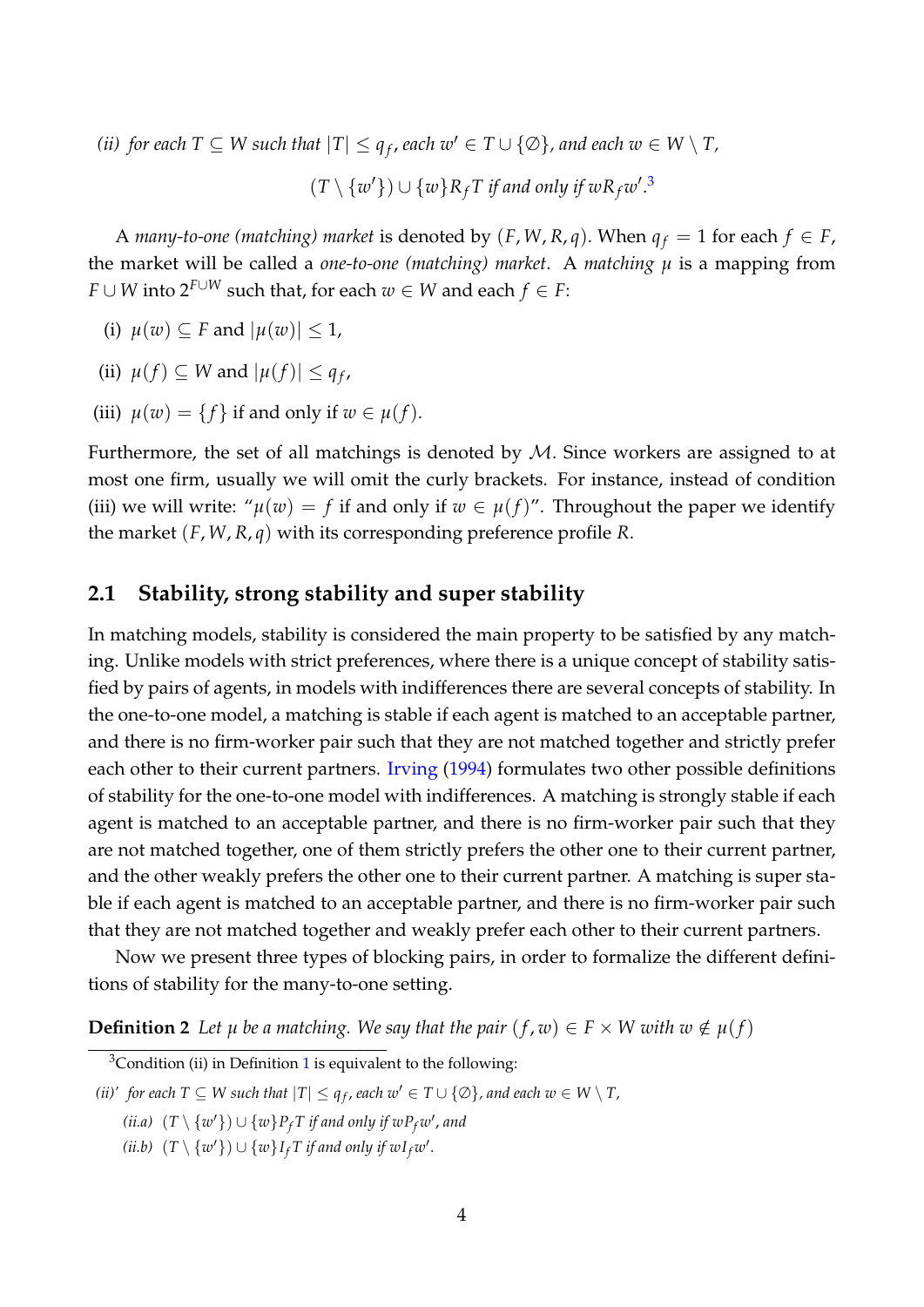- *(i) blocks µ whenever*
	- *(i.a)*  $|\mu(f)| = q_f$ , and there is  $w' \in \mu(f)$  such that  $wP_fw'$  and  $fP_w\mu(w)$ ; or  $(|i.b)| |u(f)| < q_f$ ,  $wP_f \emptyset$ , and  $fP_w \mu(w)$ .
- *(ii) weakly blocks µ whenever*
	- (*ii.a*)  $|\mu(f)| = q_f$ , and there is  $w' \in \mu(f)$  such that either  $wR_fw'$  and  $fP_w\mu(w)$ , or  $wP_fw'$ *and*  $f R_w \mu(w)$ *; or*
	- (*ii.b*)  $|\mu(f)| < q_f$ ,  $wP_f \oslash$ , and  $fR_w \mu(w)$ .
- *(iii) super weakly blocks µ whenever*
	- *(iii.a)*  $|\mu(f)| = q_f$ , and there is  $w' \in \mu(f)$  such that  $wR_fw'$  and  $fR_w\mu(w)$ ; or (*iii.b*)  $|\mu(f)| < q_f$ ,  $wP_f\varnothing$ , and  $fR_w\mu(w)$ .

Now we are in a position to define the three notions of stability that we use throughout the paper. First, we present a common condition that all stability notions must satisfy. We say that a matching  $\mu$  is **individually rational** if it is not blocked by any individual agent, i.e., (i) for each  $w \in W$ ,  $\mu(w)P_w \oslash$ ; and (ii) for each  $f \in F$ ,  $wP_f \oslash$  for each  $w \in \mu(f)$ .

**Definition 3** *We say that an individually rational matching is*

- *(i) stable if it has no blocking pair.*
- *(ii) strongly stable if it has no weakly blocking pair.*
- *(iii) super stable if it has no super weakly blocking pair.*

*Denote by* S*,* SS *and* SSS *the set of all stable, strongly stable, and super stable matchings, respectively.*

The existence of stable matchings in models with indifferences is guaranteed: by breaking ties arbitrarily, we obtain a model with strict preferences. A stable matching in this strict model is a stable matching in the original model with indifferences. [Gale and Shapley](#page-17-2) [\(1962\)](#page-17-2) show that each market with strict preferences has at least one stable matching and computes it by the deferred acceptance algorithm. On the other hand, strongly stable matchings and super stable matchings could not exist. [Irving](#page-17-0) [\(1994\)](#page-17-0) presents algorithms for determining whether a strongly stable matching and/or a super stable matching exist. In each case, if such a matching exists, the appropriate algorithm constructs one.

<span id="page-6-0"></span>The following example shows that the super stable matching set can be a proper subset of the strongly stable matching set and, in turn, the strongly stable matching set can be a proper subset of the stable matchings set.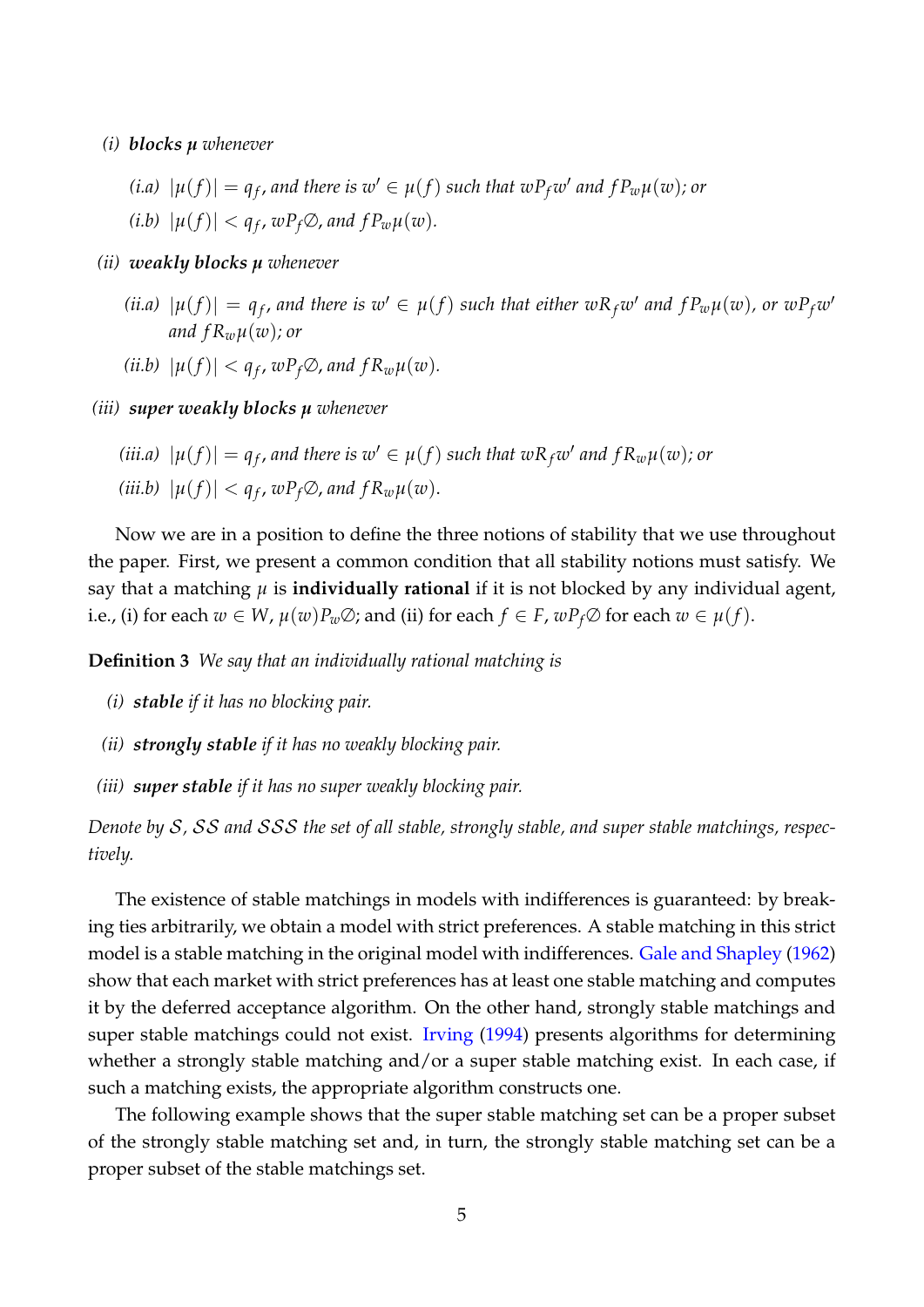**Example 1** Let  $(F, W, R, q)$  be a matching market where  $F = \{f_1, f_2, f_3\}$ ,  $W = \{w_1, w_2, w_3, w_4\}$ ,  $q_{f_1}=$  2*,*  $q_{f_i}=$  $1$  *for*  $i=$  *2,* 3 *and the preference profile is given by:* $^4$  $^4$ 

|                                   | $R_{w_1}: f_3, f_1, f_2$   |
|-----------------------------------|----------------------------|
| $R_{f_1}: w_1, w_4, [w_2, w_3]$   | $R_{w_2}: f_1, [f_2, f_3]$ |
| $R_f$ : $[w_2, w_3]$ , $w_1, w_4$ | $R_{w_3}: f_1, [f_2, f_3]$ |
| $R_{f_3}: [w_2, w_3], w_4, w_1$   | $R_{w_4}: f_2, f_3, f_1$   |

*Consider the following stable matchings:*

$$
\mu_1 = \begin{pmatrix} f_1 & f_2 & f_3 \\ w_2w_3 & w_4 & w_1 \end{pmatrix}, \ \ \mu_2 = \begin{pmatrix} f_1 & f_2 & f_3 \\ w_1w_4 & w_2 & w_3 \end{pmatrix}, \text{and } \mu_3 = \begin{pmatrix} f_1 & f_2 & f_3 \\ w_1w_2 & w_4 & w_3 \end{pmatrix}.
$$

*Notice that µ*<sup>1</sup> *matches each worker to her most preferred firm. Since each worker does not have indifference at the top of her preference, there are no super weakly blocking pairs for µ*1*. Therefore,*  $\mu_1$  ∈ *SSS*. Since ( $f_2$ ,  $w_3$ ) is a super weakly blocking pair for  $\mu_2$ ,  $\mu_2$  ∉ *SSS*. It can be checked that  $\mu_2$  *does not have any strongly blocking pair, thus*  $\mu_2 \in SS$ . Furthermore, since  $(f_1, w_3)$  is a weakly *blocking pair for*  $\mu_3$ ,  $\mu_3 \notin SS$ .

#### **2.2 Core, strong core, and super core**

A cooperative game consists of a set of players; a set of feasible outcomes; preferences of the players over outcomes; and the "rules of the game", that specify which coalitions of players are empowered to enforce which outcomes (see Chapter 3 in [Roth and Sotomayor,](#page-17-10) [1990\)](#page-17-10). Every many-to-one matching market with indifferences (*F*, *W*, *R*, *q*) induces a cooperative game as follows: the set of players is, of course,  $F \cup W$ ; the feasible outcomes are equal to the set of all possible matchings  $M$ ; the preferences over outcomes (matchings) are induced from the profile *R* of preferences over (subsets) of agents in a straightforward way; and the rules of game specify that a coalition  $\bar{C} \subseteq \bar{F} \cup W$  is empowered to enforce matching  $\mu' \in \mathcal{M}$ if and only if  $\mu'(C) = C$ . This implies that every worker in coalition *C* is assigned to some firm in  $C$  by  $\mu'$  and that every firm in coalition  $C$  is assigned to some subset of workers in  $C$ by  $\mu'$ .

The rules of the game and the preferences of the agents allow us to define three domination relations on the outcomes of the game:

**Definition 4** Let  $\mu$ ,  $\mu' \in \mathcal{M}$  and let  $C \subseteq F \cup W$  be a non-empty coalition such that  $\mu'(C) = C$ .

(*i*)  $\mu'$  dominates  $\mu$  via C if  $\mu'(c)P_c\mu(c)$  for each  $c \in C$ .

<span id="page-7-0"></span> $^4$ " $R_{f_1}$  :  $w_1$ ,  $w_4$ ,  $[w_2, w_3]$ " indicates that  $w_1 P_{f_1} w_4 P_{f_1} w_2 I_{f_1} w_3$ .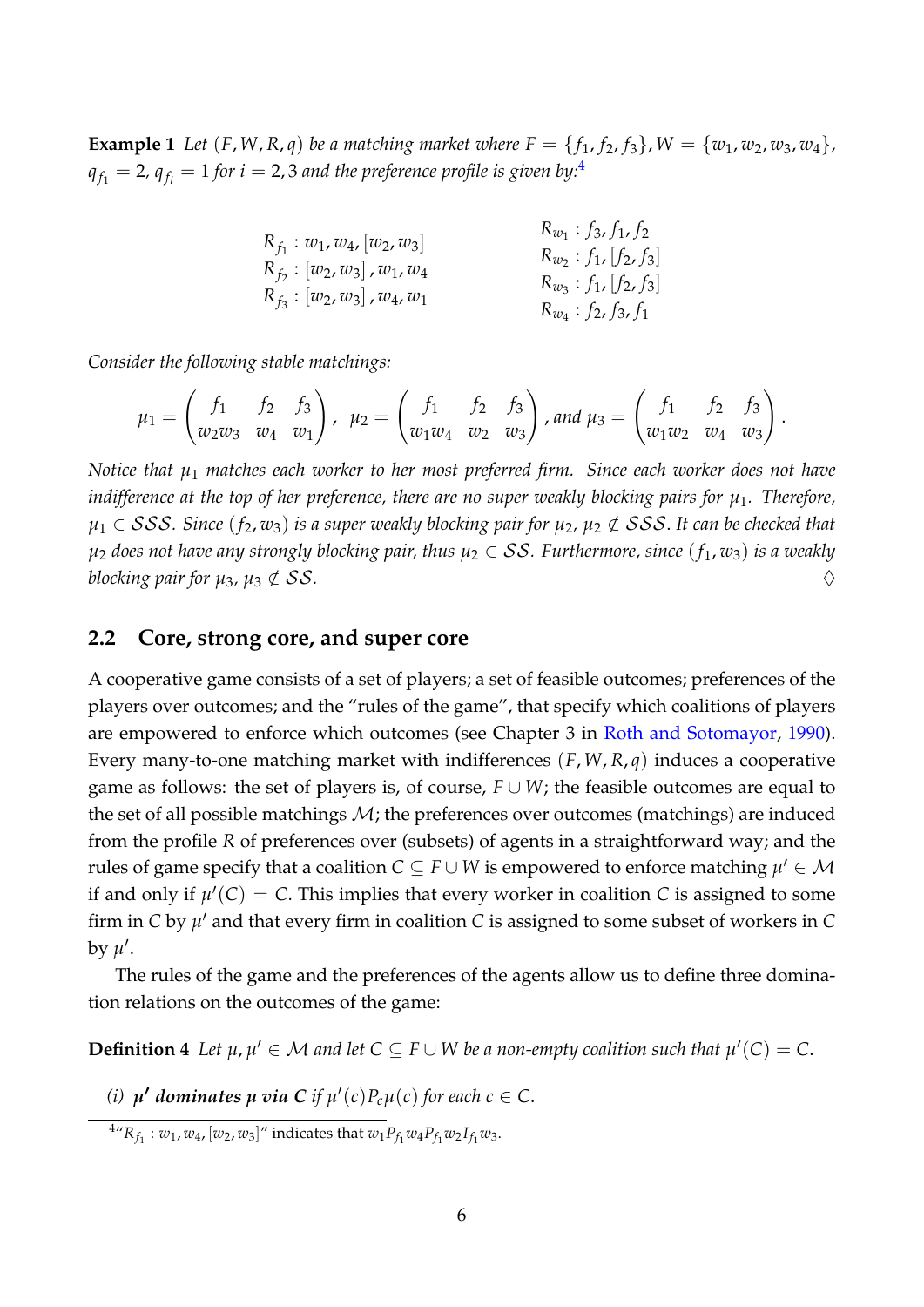- *(ii)*  $\mu'$  weakly dominates  $\mu$  via C if  $\mu'(c)R_c\mu(c)$  for each  $c \in C$ , and there is  $c' \in C$  such that  $\mu'(c')P_{c'}\mu(c').$
- (iii)  $\mu'$  super weakly dominates  $\mu$  via C if there is  $c\in C$  such that  $\mu(c)\neq\mu'(c)$  , and  $\mu'(c')R_{c'}\mu(c')$ *for each*  $c' \in C$ .

**Definition 5** *The set of all matchings that are not*

- *(i) dominated is the core.*
- *(ii) weakly dominated is the strong core.*
- *(iii) super weakly dominated is the super core.*

*Denote by C, C<sub>S</sub>, and C<sub>SS</sub> the core, the strong core, and the super core, respectively.* 

By definition, the core includes the strong core and the strong core includes the super core.

### <span id="page-8-0"></span>**3 Results**

In this section, unless otherwise specified, all the results apply to the many-to-one model with indifferences. In the one-to-one setting with strict preferences, the core coincides with the strong core [\(Roth,](#page-17-1) [1985\)](#page-17-1). Next, we show that this result holds even when indifferences are allowed.

#### <span id="page-8-2"></span>**Proposition 1** For any one-to-one market with indifferences,  $C = S$ .

*Proof.* First, we prove that  $C \subseteq S$ . Assume that  $\mu \notin S$ . If  $\mu$  is not an individually rational matching, then there is  $c \in F \cup W$  such that  $\oslash P_c \mu(c)$ . Let  $\mu'$  be a matching such that  $\mu'(c) =$  $\emptyset$ . Thus,  $\mu'$  dominates  $\mu$  via  $C = \{c\}$ . Now, assume that there is a blocking pair  $(f, w)$  of  $\mu$ . That is,  $wP_f\mu(f)$  and  $fP_w\mu(w)$ . Let matching  $\mu'$  be such that  $\mu'(w) = f$ . Let  $C = \{f, w\}$ . Obviously,  $\mu'(C) = C$  and it is straightforward that  $\mu'$  dominates  $\mu$  via C. Therefore,  $\mu \notin C$ . Next, we prove that  $S \subseteq C$ . Assume that  $\mu \in S$  and  $\mu \notin C$ . Then, there are a matching *µ*<sup> $′$ </sup> and a non-empty coalition  $C ⊆ F ∪ W$  such that  $µ'$  dominates  $µ$  via  $C$ . Take any  $c ∈ C$ . If  $\mu'(c) = \emptyset$ , since  $\mu'$  dominates  $\mu$ , we have  $\emptyset = \mu'(c)P_c\mu(c)$ , contradicting the individual rationality of  $\mu$ . Hence,  $\mu'(c) \neq \emptyset$  for each  $c \in C$ , implying  $W \cap C \neq \emptyset$ . Let  $w \in W \cap C$  and let  $f = \mu'(w)$ . Since  $\mu'(C) = C$ ,  $f \in C$ . Since  $\mu'$  dominates  $\mu$ , it follows that  $f = \mu'(w)P_w\mu(w)$ and  $w = \mu'(f)P_f\mu(f)$ . Thus,  $(f, w)$  blocks  $\mu$ , contradicting the stability of  $\mu$ . Therefore,  $\mu \in \mathcal{C}.$ 

<span id="page-8-1"></span>In the many-to-one setting, the core is no longer equal to the stable matching set, only one inclusion holds: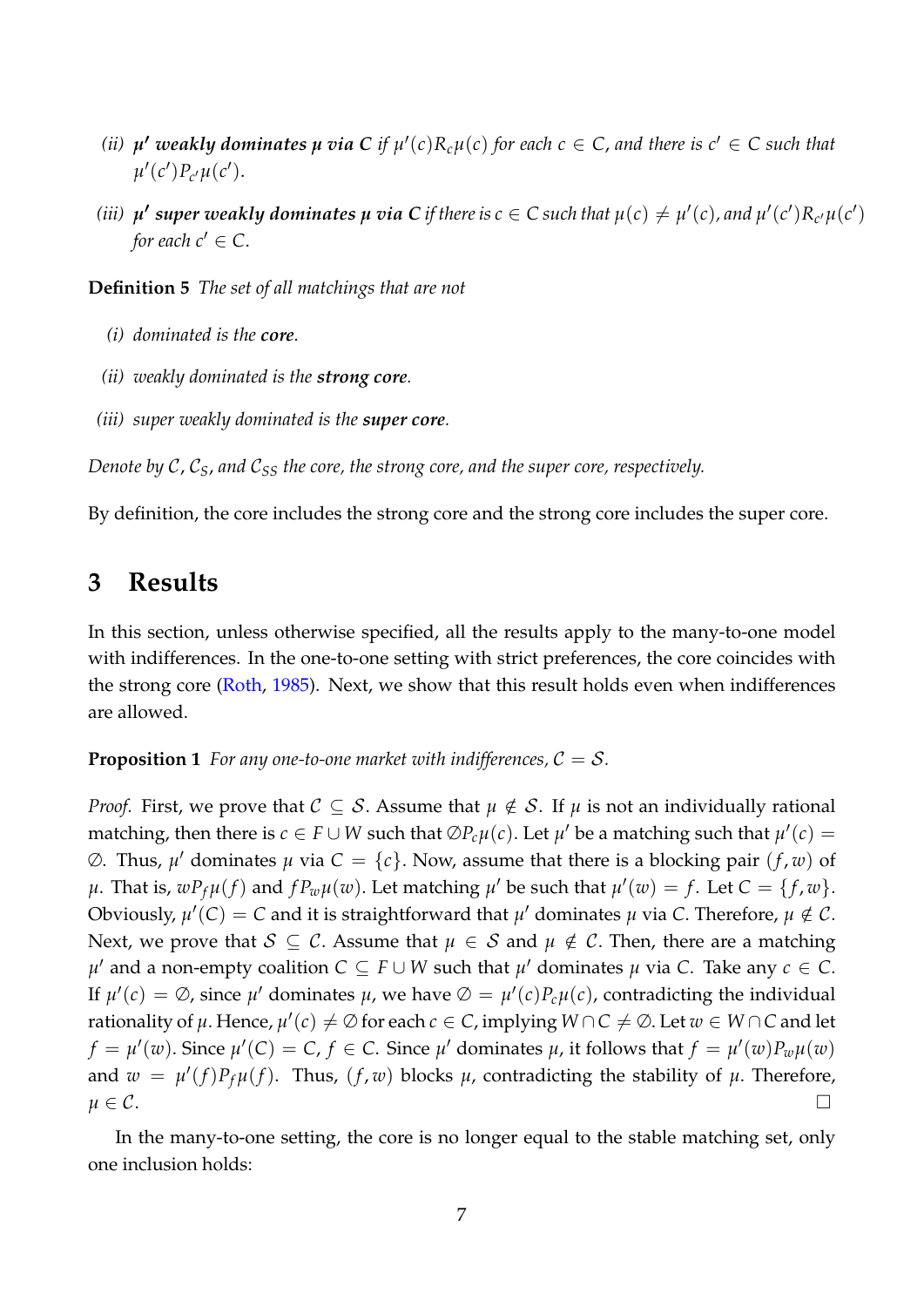#### **Theorem 1**  $S \subset C$ .

*Proof.* Let  $\mu \in S$  and assume  $\mu \notin C$ . Then, there are a non-empty coalition  $C \subseteq F \cup W$  and a matching  $\mu' \in \mathcal{M}$  such that  $\mu'(C) = C$  and  $\mu'(c)P_c\mu(c)$  for each  $c \in C$ . First, we claim that  $C \cap F \neq \emptyset$ . Otherwise,  $C \cap F = \emptyset$  implies, for each  $w \in C$ , that  $\mu'(w) = \emptyset$  (since  $\mu'(C) = C$ ), and therefore  $\varnothing = \mu'(w)P_w\mu(w)$ , contradicting the individual rationality of  $\mu$ . So take any  $f \in C$ . Since  $\mu'$  dominated  $\mu$  via C,  $\mu'(f)P_f\mu(f)$ . Now we claim that  $\mu'(f) \setminus$  $\mu(f) \neq \emptyset$ . Otherwise,  $\mu'(f) \setminus \mu(f) = \emptyset$ ,  $\mu'(f)P_f\mu(f)$  imply  $\mu'(f) \subset \mu(f)$ . Let  $\mu(f) \setminus \mu'(f) :=$  $\{w_1, \ldots, w_\ell\}$ . By individual rationality of  $\mu$ ,  $w_i P_f \oslash$  for each  $i = 1, \ldots, \ell$ . By responsiveness of *R<sup>f</sup>* ,

$$
\mu(f) = \mu'(f) \cup \{w_1, \ldots, w_\ell\} P_f \mu'(f) \cup \{w_1, \ldots, w_{\ell-1}\} P_f \cdots P_f \mu'(f) \cup \{w_1\} P_f \mu'(f).
$$

Thus  $\mu(f)P_f\mu'(f)$ , contradicting  $\mu'(f)P_f\mu(f)$ . Therefore,  $\mu'(f) \setminus \mu(f) \neq \emptyset$ . Define

$$
\mu'(f) \setminus \mu(f) := \{w'_1, \ldots, w'_k\}
$$

where subscripts are chosen so that  $w'_i R_f w'_i$  $i_{i+1}$  for each  $i = 1 \ldots, k-1$ , and

$$
\mu(f)\setminus\mu'(f):=\{w_1,\ldots,w_\ell\}
$$

where subscripts are chosen so that  $w_i R_f w_{i+1}$  for each  $i = 1 \dots, \ell - 1$ . Now, there are two cases to consider:

**1**.  $|\mu'(f)| \leq |\mu(f)|$ . Then,  $|\mu'(f) \setminus \mu(f)| \leq |\mu(f) \setminus \mu'(f)|$ . First, we claim that  $w'_1 P_f w_\ell$ .  $(1)$ 

Otherwise,

<span id="page-9-2"></span>
$$
w_1R_f\cdots R_f w_\ell R_f w'_1R_f\cdots R_f w'_k
$$

and, by responsiveness of  $R_f$  and the individual rationality of  $\mu$ , since  $\ell \geq k$ 

<span id="page-9-0"></span>
$$
\mu(f)P_f\mu(f) \setminus \{w_\ell\}P_f \cdots P_f\mu(f) \setminus \{w_{k+1}, \ldots, w_\ell\}.
$$
 (2)

 $\text{Define } \widetilde{W} := \mu'(f) \cap \mu(f). \text{ Notice that } \mu(f) \setminus \{w_{k+1}, \ldots, w_{\ell}\} = \widetilde{W} \cup \{w_1, \ldots, w_k\}.$ Again, by responsiveness of *R<sup>f</sup>* ,

<span id="page-9-1"></span>
$$
\widetilde{W} \cup \{w_1, \ldots, w_k\} R_f \widetilde{W} \cup \{w_1, \ldots, w_k'\} R_f \cdots R_f \widetilde{W} \cup \{w_1' \ldots, w_k'\}.
$$
 (3)

Notice that  $\widetilde{W} \cup \{w_1'$  $'_{1},\ldots,w'_{k}$  $\mathcal{H}_k$  =  $\mu'(f)$ . Thus, by [\(2\)](#page-9-0) and [\(3\)](#page-9-1),  $\mu(f)R_f\mu'(f)$ . This contradicts that  $\mu'(f)P_f\mu(f)$  and, therefore, [\(1\)](#page-9-2) holds and the claim is proven. Since  $f \in C$ and  $\mu'(C) = C$ ,  $w'_1 \in C$ . As  $\mu'$  dominates  $\mu$  via  $C$ ,

<span id="page-9-3"></span>
$$
f = \mu'(w'_1) P_{w'_1} \mu(w'_1). \tag{4}
$$

If  $|\mu(f)| = q_f$ , by [\(1\)](#page-9-2) and [\(4\)](#page-9-3),  $(f, w'_1)$  $\mathcal{H}_1$ ) is a blocking pair for  $\mu$ . If  $|\mu(f)| < q_f$ , by [\(1\)](#page-9-2) we have  $w_1^\prime$  $\int_{1}^{t}P_{f}w_{\ell}$ , and by the individual rationality of  $\mu$ ,  $w_{\ell}P_{f}\varnothing$ . Hence,  $w_{\ell}^{(0)}$  $P_f$  $\varnothing$  and, therefore, together with  $(4)$ ,  $(f, w)$  $y'_1$ ) is a blocking pair for  $\mu$ .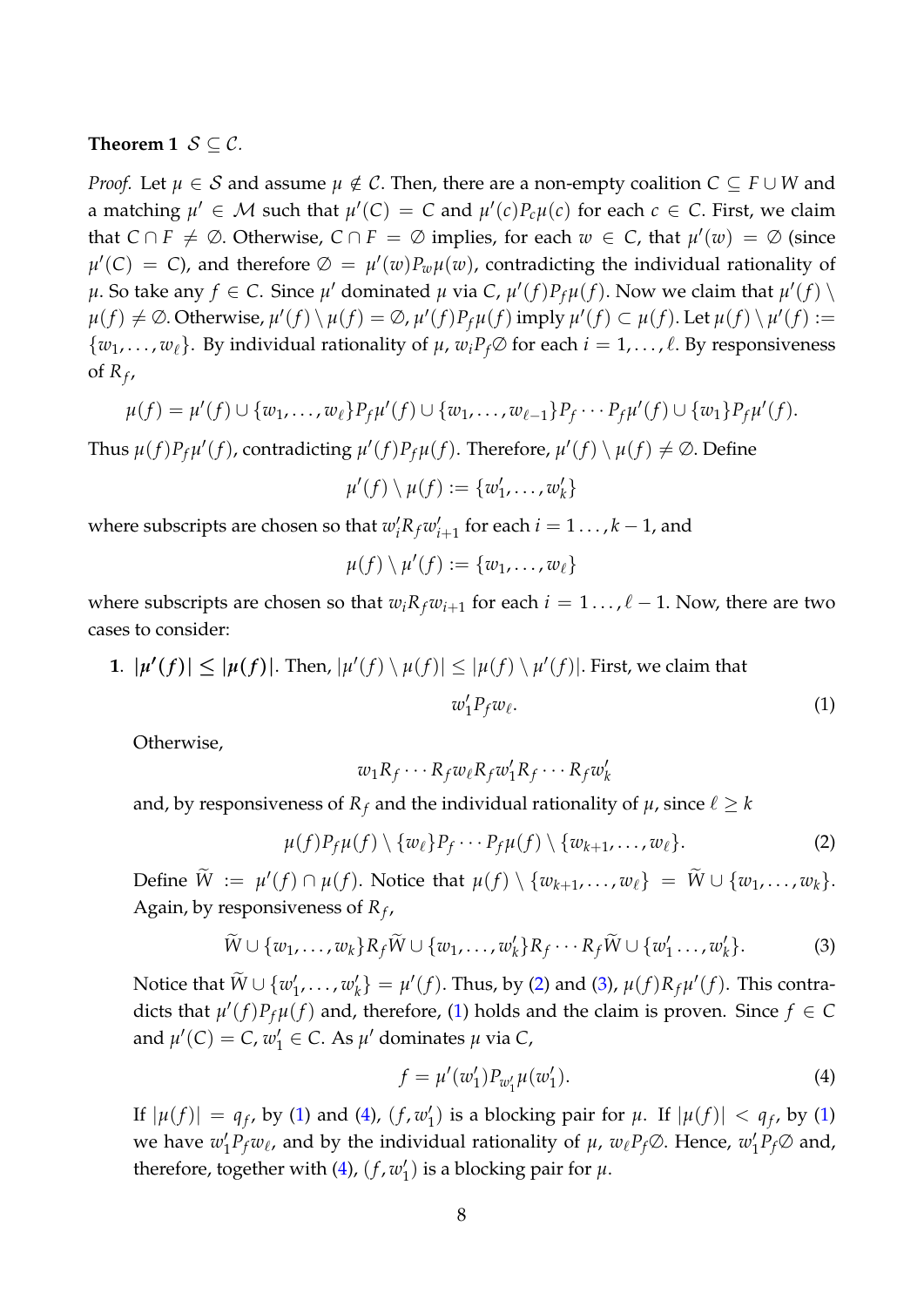**2**.  $|\mu'(f)| > |\mu(f)|$ . First, we claim that

<span id="page-10-2"></span>
$$
w_1' P_f \oslash. \tag{5}
$$

Otherwise,

$$
\emptyset P_f w_1 R_f \cdots R_f w_k'.
$$

Define  $\widetilde{W} := \mu'(f) \cap \mu(f)$ . By responsiveness of  $R_f$ , since  $\ell < k$ 

<span id="page-10-0"></span>
$$
\mu(f)P_f(\mu(f)\setminus\{w_1\})\cup\{w'_1\}P_f\cdots P_f\widetilde{W}\cup\{w'_1,\ldots,w'_\ell\}.
$$
 (6)

Again, by responsiveness of *R<sup>f</sup>* ,

<span id="page-10-1"></span>
$$
\widetilde{W} \cup \{w'_1, \ldots, w'_\ell\} P_f \widetilde{W} \cup \{w'_1, \ldots, w'_\ell, w'_{\ell+1}\} P_f \cdots P_f \widetilde{W} \cup \{w'_1, \ldots, w'_k\}.
$$
 (7)

Notice that  $\widetilde{W} \cup \{w_1'$  $'_{1},\ldots,w'_{k}$  $\mathcal{H}_k'$  =  $\mu'(f)$ . Thus, by [\(6\)](#page-10-0) and [\(7\)](#page-10-1),  $\mu(f)P_f\mu'(f)$ . This contradicts that  $\mu'$  dominates  $\mu$  via C and, therefore, [\(5\)](#page-10-2) holds and the claim is proven.

Notice that since  $\mu'$  is a matching,  $q_f \geq |\mu'(f)| > |\mu(f)|$ . Since  $f \in C$  and  $\mu'(C) = C$ ,  $w'_1 \in C$ . As  $\mu'$  dominates  $\mu$  via *C*, [\(4\)](#page-9-3) holds, and together with [\(5\)](#page-10-2) imply that  $(f, w'_1)$  $'_{1})$  is a blocking pair for *µ*.

Given that in each case we find a blocking pair for  $\mu$ , we contradict the fact that  $\mu \in \mathcal{S}$ . Therefore,  $\mu \in \mathcal{C}$ .

Since the stable matching set is always non-empty, the following holds:

#### **Remark 1**  $C \neq \emptyset$ .

Next, using Example [1,](#page-6-0) we show that the inclusion stated in Theorem [1](#page-8-1) can be a proper inclusion.

**Example 1 (continued)** *Consider matching*  $\mu_4 =$  $\int f_1 f_2 f_3$ *w*2*w*<sup>3</sup> *w*<sup>1</sup> *w*<sup>4</sup>  $\setminus$ *a*. The pair  $(f_1, w_1)$  blocks  $\mu_4$ *and, therefore,*  $\mu_4 \notin S$ . However, we will show that  $\mu_4 \in C$ . Assume that this is not the case. Then, there are a coalition of agents C and a matching  $\mu'$  such that  $\mu'(C)=C$  and  $\mu'$  dominates  $\mu_4$  via C. *Since w*<sup>2</sup> *and w*<sup>3</sup> *are matched to their most preferred firm in µ*4*, then w*<sup>2</sup> *and w*<sup>3</sup> *cannot be part of coalition C. Assume that*  $w_4 \in C$ *. Since*  $\mu_4(w_4) = f_3$  *and*  $f_2$  *is the only firm preferred by*  $w_4$  *to*  $f_3$ *,*  $f_2$ *must belong to coalition C and*  $\mu'(w_4) = f_2$ *. However,*  $\mu_4(f_2) = w_1 P_{f_2} w_4 = \mu'(f_2)$  *contradincting that*  $\mu'$  *dominates*  $\mu_4$  *via C. Lastly, assume that*  $w_1 \in C$ *. Thus, either*  $f_1$  *or*  $f_3$  *belong to C. If*  $f_1 \in C$  and  $\mu'(w_1) = f_1$ , in order that  $\mu'$  dominates  $\mu_4$  via  $C$  we need that  $|\mu'(f_1)| = 2$ . Then, *some other worker besides w<sub>1</sub> must belong to C, contradicting the previous arguments. If*  $f_3 \in C$ and  $\mu'(w_1) = f_3$ , then  $\mu_4(f_3) = w_4 P_{f_3} w_1 = \mu'(f_3)$ . This contradicts that  $\mu'$  dominates  $\mu_4$  via C. *Therefore,*  $\mu_4$  *is undominated implying that*  $\mu_4 \in C \setminus S$ .  $\diamondsuit$ 

<span id="page-10-3"></span>In a many-to-one setting with strict and responsive preferences, the strong core coincides with the set of stable matchings [\(Roth,](#page-17-1) [1985\)](#page-17-1). However, if we allow indifferences, the following result shows that the strong core coincides with the set of strongly stable matchings.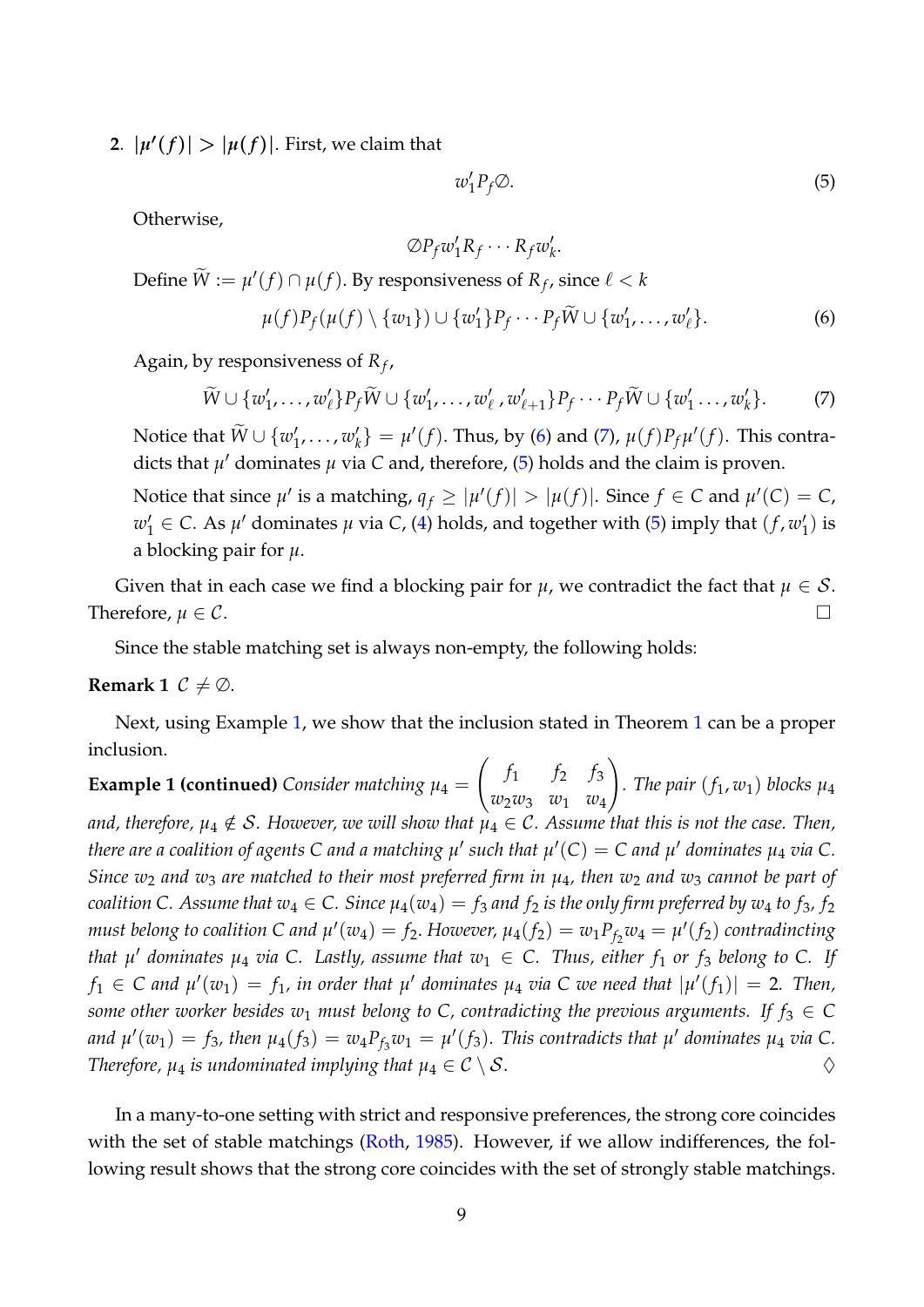**Theorem 2**  $C_S = SS$ .

*Proof.* First, we prove that  $C_S \subseteq SS$ . Assume that  $\mu \notin SS$ . We want to see that  $\mu \notin C_S$ . There are two cases to consider:

- **1**. *µ* **is not individually rational.** Thus, there are  $f \in F$  and  $w \in \mu(f)$  such that either  $\oslash P_w f$  or  $\oslash P_f w$ . If  $\oslash P_w f$ , let  $\mu'$  be a matching such that  $\mu'(w) = \oslash$ . Thus,  $\mu'$  weakly dominates *µ* via coalition  $\{w\}$ . Therefore  $\mu \notin C_S$ . If there is  $w \in \mu(f)$  such that  $\mathcal{O}P_f w$ , let  $\mu'$  be a matching such that  $\mu'(f) = \mu(f) \setminus \{w\}$ . Thus,  $\mu'$  weakly dominates  $\mu$  via coalition  $C = \{f\} \cup (\mu(f) \setminus \{w\})$ . Therefore  $\mu \notin C_S$ .
- **2.**  $\mu$  is individually rational. Then, since  $\mu \notin SS$ , there is a weakly blocking pair  $(f, w')$ of *µ*. There are two subcases to consider:
	- **2.1**.  $|\mu(f)| = q_f$ . Since  $(f, w')$  is a weakly blocking pair for  $\mu$ , there is  $\overline{w} \in \mu(f)$  such that either  $w'P_f\overline{w}$  and  $fR_{w'}\mu(w')$  or  $w'R_f\overline{w}$  and  $fP_{w'}\mu(w')$ . Consider coalition  $C=$  ${f, w' \} \cup (\mu(f) \setminus {\overline{w}}).$  Let matching  $\mu'$  be such that  $\mu'(w') = f$  and  $\mu'(w) = f$ for each  $w \in \mu(f) \setminus {\overline{w}}$ . This implies that  $\mu'(f) = (\mu(f) \setminus {\overline{w}}) \cup {\overline{w}}'$ . By definition of  $\mu'$ ,  $\mu'(C) = C$ . We claim that  $\mu'$  dominates  $\mu$  via *C*. Since  $w'P_f\overline{w}$ , by responsiveness,

<span id="page-11-0"></span>
$$
\mu'(f) = (\mu(f) \setminus {\overline{w}}) \cup {\{w'\}} P_f \mu(f). \tag{8}
$$

By definition of  $\mu'$ ,  $\mu'(w) = \mu(w)$  and, therefore,  $\mu'(w)I_w\mu(w)$  for each  $w \in C \setminus \mathcal{C}$  $\{w'\}$ . Finally, since  $(f, w')$  is a weakly blocking pair for  $\mu$ ,

<span id="page-11-1"></span>
$$
f = \mu'(w')P_{w'}\mu(w'). \tag{9}
$$

Hence, *µ* ′ weakly dominates *µ* via *C*.

**2.2**.  $|\mu(f)| < q_f$ . Consider coalition  $C = \{f, w'\} \cup \mu(f)$ . Let matching  $\mu'$  be such that  $\mu'(w') = f$  and  $\mu'(w) = f$  for each  $w \in \mu(f)$ . This implies that  $\mu'(f) =$ *µ*(*f*) ∪ {*w*<sup>'</sup>}. By definition of *µ*<sup>'</sup>, *µ*<sup>'</sup>(C) = C. We claim that *µ*<sup>'</sup> weakly dominates  $\mu$  via C. First consider  $w \in \mu(f) \setminus \{w'\}$ . By definition of  $\mu'$ ,  $\mu'(w) = \mu(w)$ and then  $\mu'(w)R_w\mu(w)$ . Since  $(f, w')$  is a weakly blocking pair for  $\mu$ , we have that  $f R_{w'} \mu(w')$  and  $w' P_f \emptyset$ . Definition of  $\mu'$ ,  $w' P_f \emptyset$ , and responsiveness imply  $\mu'(f)P_f\mu(f)$ . Furthermore,  $\mu'(w') = f$  and  $fR_{w'}\mu(w')$  imply  $\mu'(w')R_{w'}\mu(w')$ . Thus,  $\mu'$  weakly dominates  $\mu$  via C. Therefore  $\mu \notin C_S$ .

Next, we prove that  $SS \subseteq C_S$ . Assume that  $\mu \in SS$  and  $\mu \notin C_S$ . Thus, there are a non-empty coalition C and a matching  $\mu'$  such that  $\mu'$  weakly dominates  $\mu$  via C. There are two cases to consider: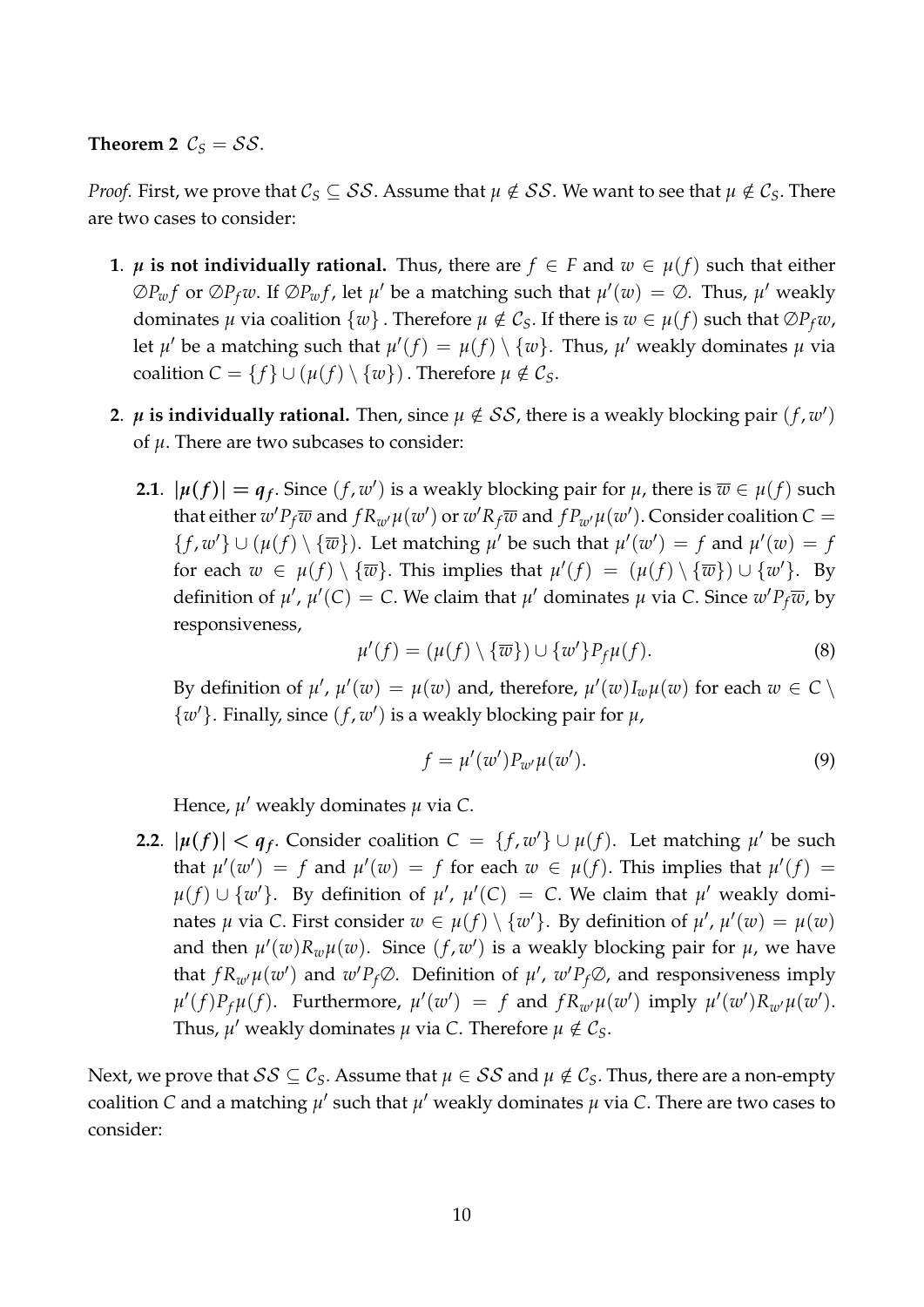**1**. **There is**  $f \in C$  such that  $\mu'(f)P_f\mu(f)$ . Now, following similar reasonings to the ones in the proof of Theorem [1,](#page-8-1) and replacing [\(4\)](#page-9-3) by

$$
f = \mu'(w'_1) R_{w'_1} \mu(w'_1), \tag{4'}
$$

we can prove that  $(f, w_1)$  $_1^{\prime}$ ) is a weakly blocking pair for  $\mu.$ 

- **2**. **There is**  $\hat{w} \in C$  **such that**  $\mu'(\hat{w})P_{\hat{w}}\mu(\hat{w})$ . Let  $f = \mu'(\hat{w})$ . Thus,  $f \in C$ . Since  $\mu'$  weakly dominates  $\mu$  via C,  $\mu'(f)R_f\mu(f)$ . Assume w.l.o.g. that  $wP_f\varnothing$  for each  $w\in\mu'(f).$ <sup>[5](#page-12-0)</sup> There are two subcases to consider:
	- **2.1**.  $\mu'(f)P_f\mu(f)$ . Following the arguments of Case 1, the pair  $(f, \hat{w})$  is a weakly blocking pair for *µ*.
	- **2.2**.  $\mu'(f)I_f\mu(f)$ . First consider the case  $|\mu'(f)| > |\mu(f)|$ . Since  $\mu'$  is a matching,  $q_f \ge | \mu'(f) | > | \mu(f) |$ . Also  $\hat{w} \in C$  such that  $f = \mu'(\hat{w}) P_{\hat{w}} \mu(\hat{w})$  together with the fact that  $\widehat{w}P_f\oslash$  *imply that*  $(f,\widehat{w})$  *is a weakly blocking pair for*  $\mu$ *.*

Now consider the case  $|\mu'(f)| \leq |\mu(f)|$ . Then,  $|\mu'(f) \setminus \mu(f)| \leq |\mu(f) \setminus \mu'(f)|$ . By hypothesis,  $\widehat{w} \in \mu'(f) \setminus \mu(f)$ .

Let

$$
\mathcal{X} = \{ w \in \mu'(f) \setminus \mu(f) : wR_f w_\ell \},
$$

and

$$
\mathcal{Y} = \{ w \in \mu'(f) \setminus \mu(f) : f = \mu'(w) P_w \mu(w) \}.
$$

Note that  $\mathcal{Y} \neq \emptyset$ , since  $\widehat{w} \in \mathcal{Y}$ .

First, consider  $X \cap Y \neq \emptyset$ . Let  $\overline{w} \in X \cap Y$ . Then, the pair  $(f, \overline{w})$  is a weakly blocking pair for *µ*.

Second, consider  $X \cap Y = \emptyset$ . Then,  $Y \subseteq X^c$  and since  $Y \neq \emptyset$ ,  $X^c \neq \emptyset$ . We claim that

<span id="page-12-3"></span>there is 
$$
\overline{w} \in \mathcal{X}
$$
 such that  $\overline{w}P_f w_\ell$ . (10)

Otherwise,  $w_{\ell}R_{f}w$  for each  $w \in \mathcal{X}$ . Moreover, by definition of  $\mathcal{X}$ ,  $wR_{f}w_{\ell}$  for each  $w \in \mathcal{X}$ . Thus,  $wI_fw_\ell$  for each  $w \in \mathcal{X}$ . Let  $\mathcal{X} = \{w_1^\ell\}$  $\{w'_1, \ldots, w'_m\}$ . Notice that  $m < k$ . Hence, since  $wI_fw_\ell$  for each  $w \in \mathcal{X}$ ,

<span id="page-12-2"></span>
$$
\mu(f)R_f\mu(f) \setminus \{w_1\} \cup \{w'_1\}R_f \cdots R_f\mu(f) \setminus \{w_1,\ldots,w_m\} \cup \{w'_1,\ldots,w'_m\}.
$$
 (11)

<span id="page-12-0"></span> $^5$ Otherwise, if  $w' \in \mu'(f)$  is such that  $\oslash P_f w'$  we have, by responsiveness,  $\mu'(f) \setminus \{w'\}P_f\mu'(f)$ . Let  $\mu''(f) =$  $\mu'(f) \setminus \{w'\}$  and  $\mu''(a) = \mu'(a)$  for each  $a \in C \setminus \{f,w'\}.$  Then,  $\mu''$  dominates  $\mu$  via  $C \setminus \{w'\}.$ 

<span id="page-12-1"></span><sup>&</sup>lt;sup>6</sup>By  $\mathcal{X}^c$  we denote the complement of  $\mathcal{X}$ .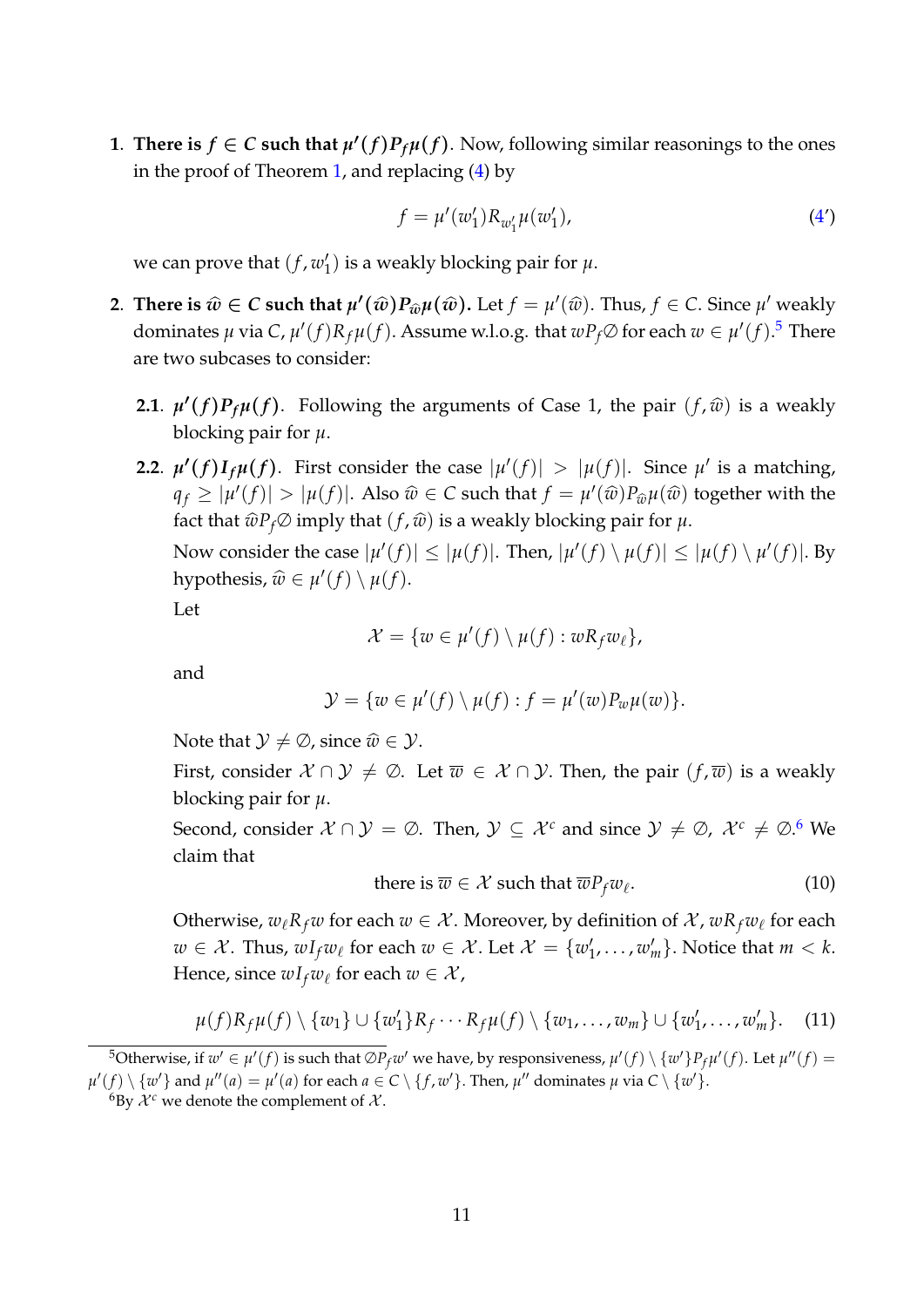Now, since  $w_{\ell}P_fw$  for each  $w \in \mathcal{X}^c$ , we have

<span id="page-13-0"></span>
$$
\mu(f) \setminus \{w_1, \ldots, w_m\} \cup \{w'_1, \ldots, w'_m\} P_f
$$
\n
$$
\mu(f) \setminus \{w_1, \ldots, w_m, w_{m+1}\} \cup \{w'_1, \ldots, w'_m, w'_{m+1}\} P_f \cdots P_f
$$
\n
$$
\mu(f) \setminus \{w_1, \ldots, w_k\} \cup \{w'_1, \ldots, w'_k\}.
$$
\n(12)

Lastly, by the individual rationality of  $\mu$ ,  $wP_f\varnothing$  for each  $w \in \mu$ 

<span id="page-13-1"></span>
$$
\mu(f) \setminus \{w_1, \ldots, w_k\} \cup \{w'_1, \ldots, w'_k\} P_f
$$
\n
$$
\mu(f) \setminus \{w_1, \ldots, w_k, w_{k+1}\} \cup \{w'_1, \ldots, w'_k\} P_f \cdots P_f
$$
\n
$$
\mu(f) \setminus \{w_1, \ldots, w_\ell\} \cup \{w'_1, \ldots, w'_k\} = \mu'(f).
$$
\n(13)

By [\(11\)](#page-12-2), [\(12\)](#page-13-0) and [\(13\)](#page-13-1),  $\mu(f)P_f\mu'(f)$ . This contradicts this subcase's hypothesis. Then, [\(10\)](#page-12-3) holds. Since  $f \in C$  and  $\overline{w} \in \mu'(f)$ ,  $\overline{w} \in C$ . Then,  $\mu'(\overline{w})R_{\overline{w}}\mu(\overline{w})$ . This fact together with [\(10\)](#page-12-3) imply that  $(f, \overline{w})$  is a weakly blocking pair for  $\mu$ .

Given that in each case we find a weakly blocking pair for  $\mu$ , we contradict the fact that  $\mu \in \mathcal{SS}$ . Therefore,  $\mu \in \mathcal{C}_S$ .

Note, however, that the strong core may be empty. To see this, consider the following example due to [Roth and Sotomayor](#page-17-10) [\(1990\)](#page-17-10) (p. 167). There are two workers and one firm (with quota equal to one) that is acceptable to them but indifferent between both workers. Then both individually rational matchings are weakly dominated (by one another) even though both are stable. This example, together with Theorem [2](#page-10-3) confirms the fact that, as we previously mentioned, the set  $SS$  may be empty.

The previous theorem shows that nothing is lost by ignoring coalitions other than singletons and pairs when studying weak domination: the strong core coincides with the set of strongly stable matchings. The following result shows that the same is true for super weak domination:

<span id="page-13-2"></span>**Theorem 3**  $C_{SS} = SSS$ .

*Proof.* First, we prove that  $C_{SS} \subseteq SSS$ . Assume that  $\mu \notin SSS$ . We want to see that  $\mu \notin C_{SS}$ . There are two cases to consider:

- 1.  $\mu$  is not individually rational. To prove this case, we can construct matchings  $\mu'$  that super weakly dominates  $\mu$  in an analogous way to Case 1 in the proof of Theorem [2.](#page-10-3)
- **2.**  $\mu$  **is individually rational.** Then, since  $\mu \notin SSS$ , there is a super weakly blocking pair  $(f, w')$  of  $\mu$ . There are two subcases to consider: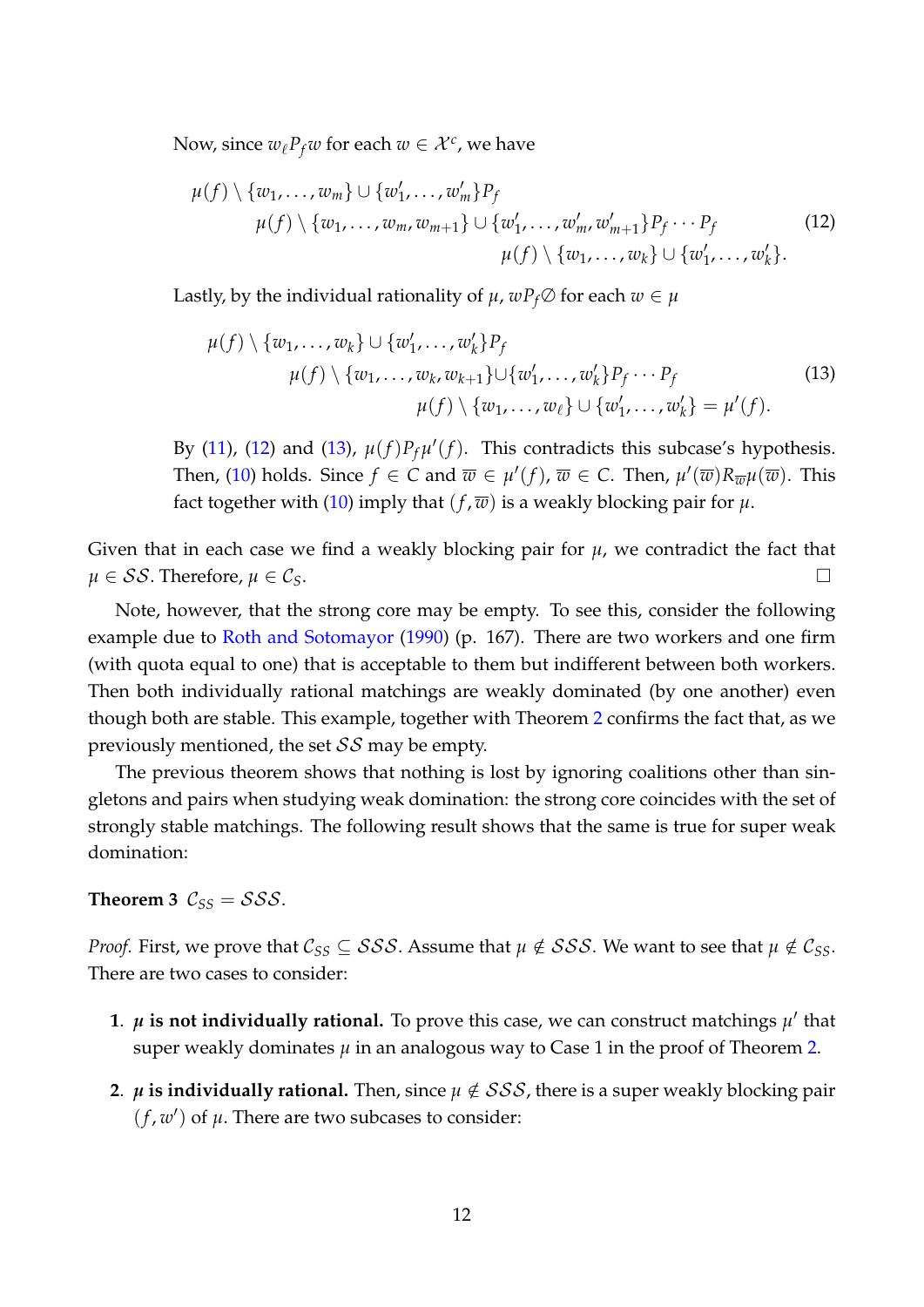**2.1**.  $|\mu(f)| = q_f$ . Since  $(f, w')$  is a super weakly blocking pair for  $\mu$ , there is  $\overline{w} \in \mu(f)$ such that  $w'R_f\overline{w}$  and  $fR_{w'}\mu(w')$ . Now, following similar reasonings to the ones in Case 2.1 in the proof of Theorem [2,](#page-10-3) and replacing [\(8\)](#page-11-0) and [\(9\)](#page-11-1) by

$$
\mu'(f) = (\mu(f) \setminus {\overline{w}}) \cup {\{w'\}} R_f \mu(f), \tag{8'}
$$

and

$$
f = \mu'(w')R_{w'}\mu(w'),\tag{9'}
$$

we can construct coalition  $C$  and matching  $\mu'$  such that  $\mu'$  super weakly dominates *µ* via *C*.

**2.2**.  $|\mu(f)| < q_f$ . To prove this case, we can construct matchings  $\mu'$  that super weakly dominates  $\mu$  in an analogous way to Case [2.](#page-10-3)2. in the proof of Theorem 2.

By subcases 2.1 and 2.2,  $\mu \notin \mathcal{C}_{SS}$ .

Next, we prove that  $SSS \subseteq C_{SS}$ . Assume that  $\mu \in SSS$  and  $\mu \notin C_{SS}$ . Thus, there are a non-empty coalition  $C$  and a matching  $\mu'$  such that  $\mu'$  super weakly dominates  $\mu$  via  $C.$  First, we claim that  $C \cap F \neq \emptyset$ . Otherwise,  $C \cap F = \emptyset$  implies, for each  $w \in C$ , that  $\mu'(w) = \emptyset$ (since  $\mu'(C) = C$ ), and therefore  $\varnothing = \mu'(w)R_w\mu(w)$ , contradicting the individual rationality of  $\mu$ . So take any  $f \in C$ . Since  $\mu'$  super weakly dominated  $\mu$  via  $C$ ,  $\mu'(f)R_f\mu(f)$ . Now we claim that  $\mu'(f) \setminus \mu(f) \neq \emptyset$ . Otherwise,  $\mu'(f) \setminus \mu(f) = \emptyset$ ,  $\mu'(f)R_f\mu(f)$ , and  $\mu' \neq \mu$  imply  $\mu'(f) \subset \mu(f)$ . Let  $\mu(f) \setminus \mu'(f) := \{w_1, \ldots, w_\ell\}$ . By individual rationality of  $\mu$ ,  $w_i P_f \oslash$  for each  $i = 1, \ldots, \ell$ . By responsiveness of  $R_f$ ,

$$
\mu(f) = \mu'(f) \cup \{w_1, \ldots, w_\ell\} P_f \mu'(f) \cup \{w_1, \ldots, w_{\ell-1}\} P_f \cdots P_f \mu'(f) \cup \{w_1\} P_f \mu'(f).
$$

Thus  $\mu(f)P_f\mu'(f)$ , contradicting  $\mu'(f)R_f\mu(f)$ . Therefore,  $\mu'(f) \setminus \mu(f) \neq \emptyset$ . Define

$$
\mu'(f) \setminus \mu(f) := \{w'_1, \ldots, w'_k\}
$$

where subscripts are chosen so that  $w'_i R_f w'_i$  $i_{i+1}$  for each  $i = 1 \ldots, k-1$ , and

$$
\mu(f)\setminus\mu'(f):=\{w_1,\ldots,w_\ell\}
$$

where subscripts are chosen so that  $w_i R_f w_{i+1}$  for each  $i = 1 \dots, \ell - 1$ . Now, there are two cases to consider:

**1**.  $|\mu'(f)| \leq |\mu(f)|$ . Then,  $|\mu'(f) \setminus \mu(f)| \leq |\mu(f) \setminus \mu'(f)|$ . First, we claim that

<span id="page-14-0"></span>
$$
w_1' R_f w_\ell. \tag{14}
$$

Otherwise,

$$
w_1 R_f \cdots R_f w_\ell P_f w'_1 R_f \cdots R_f w'_k
$$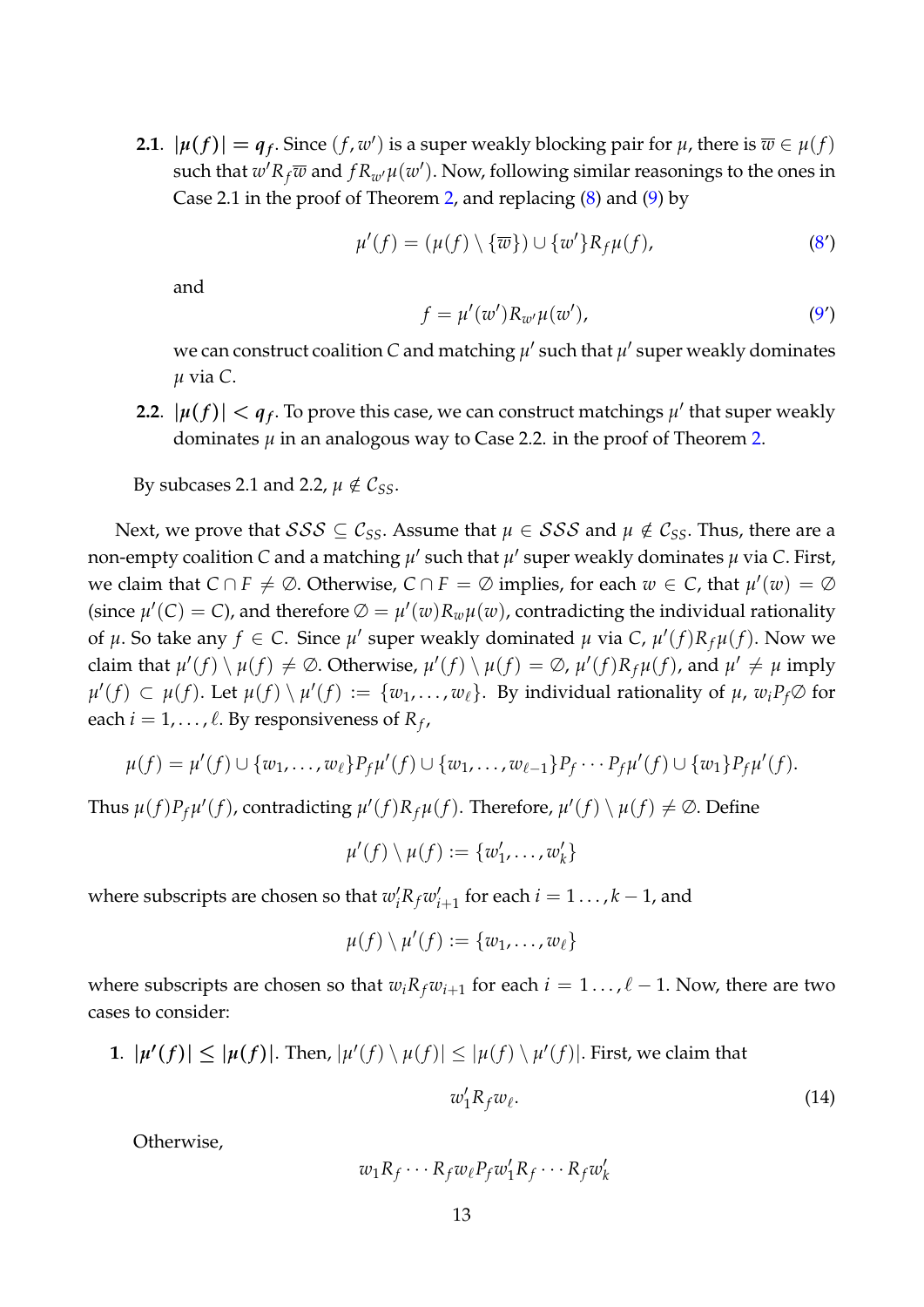and, by responsiveness of  $R_f$  and the individual rationality of  $\mu$ , since  $\ell \geq k$ 

<span id="page-15-0"></span>
$$
\mu(f)P_f\mu(f) \setminus \{w_\ell\}P_f \cdots P_f\mu(f) \setminus \{w_{k+1}, \ldots, w_\ell\}.
$$
\n(15)

 $\text{Define } \widetilde{W} := \mu'(f) \cap \mu(f). \text{ Notice that } \mu(f) \setminus \{w_{k+1}, \ldots, w_{\ell}\} = \widetilde{W} \cup \{w_1, \ldots, w_k\}.$ Again, by responsiveness of *R<sup>f</sup>* ,

<span id="page-15-1"></span>
$$
\widetilde{W} \cup \{w_1, \ldots, w_k\} P_f \widetilde{W} \cup \{w_1, \ldots, w'_k\} P_f \cdots P_f \widetilde{W} \cup \{w'_1, \ldots, w'_k\}.
$$
 (16)

Notice that  $\widetilde{W} \cup \{w_1'$  $'_{1},\ldots,w'_{k}$  $\mathcal{H}_k'$  =  $\mu'(f)$ . Thus, by [\(15\)](#page-15-0) and [\(16\)](#page-15-1),  $\mu(f)P_f\mu'(f)$ . This contradicts that  $\mu'(f)R_f\mu(f)$  and, therefore, [\(14\)](#page-14-0) holds and the claim is proven. Since  $f \in C$ and  $\mu'(C) = C$ ,  $w'_1 \in C$ . As  $\mu'$  super weakly dominates  $\mu$  via  $C$ ,

<span id="page-15-2"></span>
$$
f = \mu'(w'_1) R_{w'_1} \mu(w'_1). \tag{17}
$$

If  $|\mu(f)| = q_f$ , by [\(14\)](#page-14-0) and [\(17\)](#page-15-2),  $(f, w_1')$  $_1^{\prime}$ ) is a super weakly blocking pair for  $\mu$ . If  $|\mu(f)| <$ *q*<sub>f</sub>, by [\(14\)](#page-14-0) we have  $w'_1R_fw_{\ell}$ , and by the individual rationality of  $\mu$ ,  $w_{\ell}P_f\varnothing$ . Hence,  $w'_1$  $\int_{1}^{t} P_{f} \varnothing$  and, therefore, together with [\(17\)](#page-15-2),  $(f, w_{1}^{f})$  $'_{1}$ ) is a super weakly blocking pair for  $\mu$ .

**2.**  $|\mu'(f)| > |\mu(f)|$ . Following a similar reasoning as in Case 2 of the proof of Theorem [1,](#page-8-1) we can prove that

<span id="page-15-3"></span>
$$
w_1' P_f \oslash. \tag{18}
$$

Notice that since  $\mu'$  is a matching,  $q_f \geq |\mu'(f)| > |\mu(f)|$ . Since  $f \in C$  and  $\mu'(C) = C$ ,  $w'_1 \in C$ . As  $\mu'$  super weakly dominates  $\mu$  via  $C$ ,  $f = \mu'(w'_1)$  $\mu_{1}^{\prime})R_{w_{1}^{\prime}}\mu(w_{1}^{\prime})$  $_1'$ ) and, together with  $(18)$ ,  $(f, w_1')$  $_1^{\prime})$  is a super weakly blocking pair for  $\mu.$ 

Given that in each case we find a super weakly blocking pair for  $\mu$ , we contradict the fact that  $\mu \in SSS$ . Therefore,  $\mu \in \mathcal{C}_{SS}$ .

In order to compute solution concepts in matching models with indifferences, it is usual to study their relationship with solution concepts in matching models with strict preferences, for which several algorithms are already available in the literature. Given a market *R*, denote the set of all strict tie-breakings of *R* by  $\mathcal{L}(R)$ . The following result provides a way to compute the super core of a market with indifferences in terms of the stable matchings of all its associated strict markets.

#### **Proposition 2** *For any market R,*  $C_{SS}(R) = \bigcap_{P \in \mathcal{L}(R)} \mathcal{S}(P)$ .

*Proof.* Let *R* be a many-to-one market. By Theorem [3,](#page-13-2)  $C_{SS}(R) = SSS(R)$ . By Proposition 2 in [Irving et al.](#page-17-5) [\(2000\)](#page-17-5),  $\mathcal{SSS}(R) = \bigcap_{P \in \mathcal{L}(R)} \mathcal{S}(P)$ , and the result follows. □

Our last result applies to the one-to-one model with indifferences and provides a way to compute the core of a market with indifferences in terms of the stable matchings of all its associated strict markets.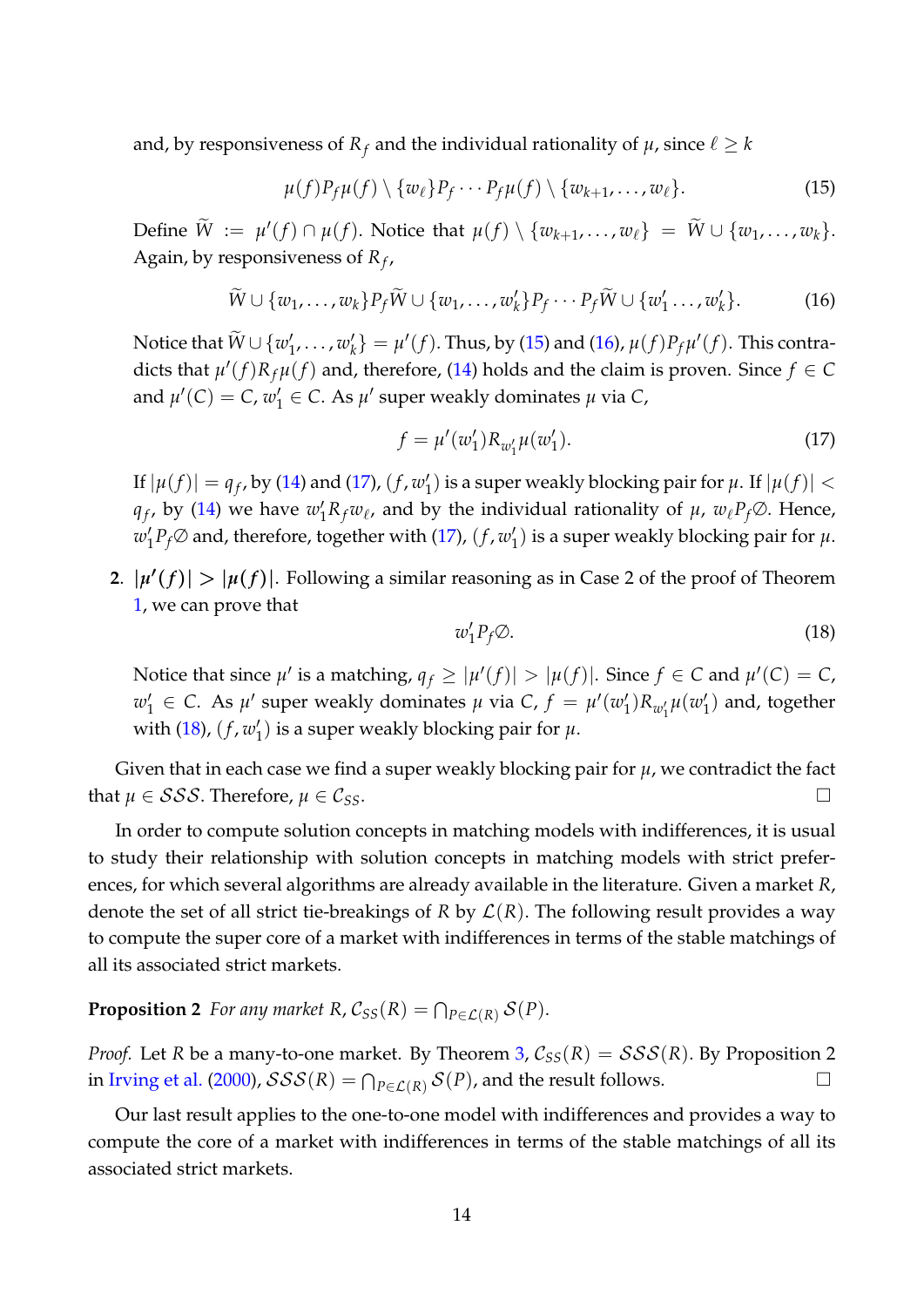**Proposition 3** For any one-to-one market  $R$ ,  $C(R) = \bigcup_{P \in \mathcal{L}(R)} \mathcal{S}(P)$ .

*Proof.* Let *R* be a one-to-one market. By Proposition [1,](#page-8-2)  $C(R) = S(R)$ . By Proposition 1 in [Irving et al.](#page-17-5) [\(2000\)](#page-17-5),  $S(R) = \bigcup_{P \in \mathcal{L}(R)} S(P)$ , and the result follows.



<span id="page-16-3"></span>Figure 1: Inclusions among different cores and stability notions in the many-to-one setting.

# <span id="page-16-2"></span>**4 Concluding remarks**

This paper presents, for a many-to-one model with indifferences, three notions of cores and their relationships with the three already known notions of stability. All the results and relations are summarized in Figure [1.](#page-16-3)

An interesting avenue for future research is to investigate whether our results are still valid in a many-to-one model with indifferences in which firms' preferences are substitutable instead of responsive.

# **References**

- <span id="page-16-1"></span>ABDULKADIROĞLU, A. AND A. PATHAK, P.AND ROTH (2009): "Strategy-Proofness versus Efficiency in Matching With Indifferences: Redesigning the NYC high school match," *American Economic Review*, 99, 1954–1978.
- <span id="page-16-0"></span>ERDIL, A. AND H. ERGIN (2017): "Two-sided matching with indifferences," *Journal of Economic Theory*, 171, 268–292.